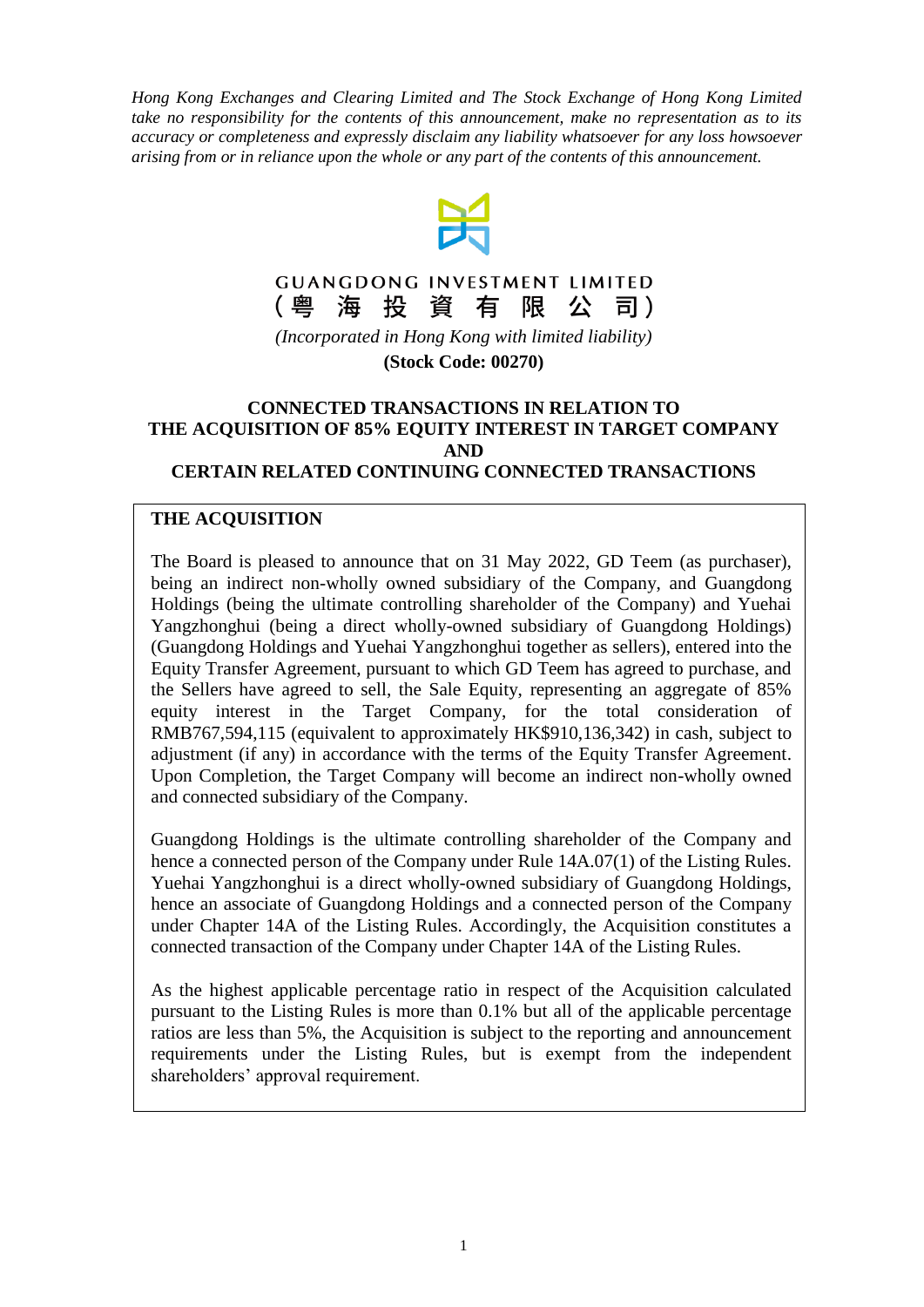# **FINANCIAL ASSISTANCE IN RELATION TO THE LOAN PROVIDED BY A CONNECTED PERSON TO THE TARGET COMPANY**

Prior to the date of the Equity Transfer Agreement, the Target Company had entered into the Loan Agreement with GDH Finance (a wholly-owned subsidiary of Guangdong Holdings, the ultimate controlling shareholder of the Company), pursuant to which GDH Finance has provided the Loan to the Target Company repayable on the date falling three years from the drawdown date (being 3 August 2021). As at the date of this announcement, the outstanding principal amount under the Loan Agreement is RMB300,000,000 (equivalent to approximately HK\$355,710,000). The Target Company's obligations for the repayment of the Loan (and the other outstanding amounts thereunder) are secured by the charge granted by the Target Company in favour of GDH Finance over Guangzhou Comic City.

Upon Completion, the Target Company will become an indirect non-wholly owned and connected subsidiary of the Company. Since GDH Finance is a connected person of the Company, the Loan will constitute a connected transaction of the Company under Chapter 14A of the Listing Rules.

Since the highest applicable percentage ratio calculated in accordance with the Listing Rules in respect of the Loan Agreement exceeds 0.1% but all of them are less than 5%, the Loan Agreement and the transactions contemplated thereunder are subject to reporting and announcement requirements but are exempt from the independent shareholders' approval requirement under Rule 14A.76(2) of the Listing Rules.

## **CONTINUING CONNECTED TRANSACTIONS**

Prior to the date of the Equity Transfer Agreement, the Target Company had entered into the Existing Continuing Agreements with certain subsidiaries of Guangdong Holdings, which are connected persons of the Company. Upon Completion, the Target Company will become an indirect non-wholly owned and connected subsidiary of the Company. Therefore, the continuing transactions under the Existing Continuing Agreements will constitute continuing connected transactions of the Company under Chapter 14A of the Listing Rules and the Company will comply with the relevant requirements under Chapter 14A of the Listing Rules.

# **A. THE ACQUISITION**

The Board is pleased to announce that on 31 May 2022, GD Teem (as purchaser), being an indirect non-wholly owned subsidiary of the Company, and Guangdong Holdings (being the ultimate controlling shareholder of the Company) and Yuehai Yangzhonghui (being a direct wholly-owned subsidiary of Guangdong Holdings) (Guangdong Holdings and Yuehai Yangzhonghui together as sellers), entered into the Equity Transfer Agreement, pursuant to which GD Teem has agreed to purchase, and the Sellers have agreed to sell, the Sale Equity, representing an aggregate of 85% equity interest in the Target Company, for the aggregate consideration of RMB767,594,115 (equivalent to approximately HK\$910,136,342) in cash, subject to adjustment (if any) in accordance with the terms of the Equity Transfer Agreement. Upon Completion, the Target Company will become an indirect non-wholly owned and connected subsidiary of the Company.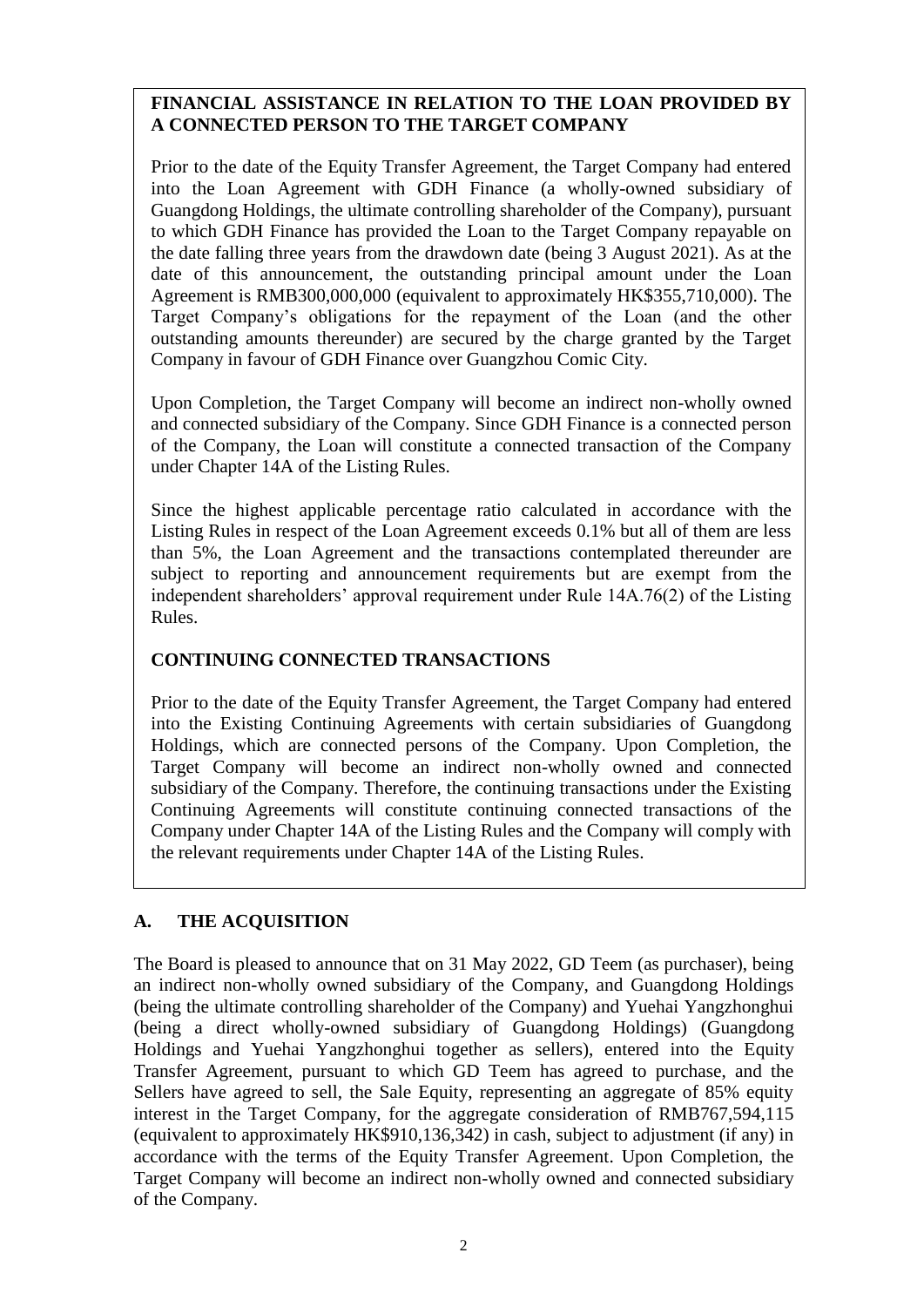## **A.1 The Equity Transfer Agreement**

The salient terms of the Equity Transfer Agreement are set out as follows:

**Date:** 31 May 2022

## **Parties:**

Purchaser: GD Teem

- Sellers: (a) Guangdong Holdings (as seller of 30% of the total equity interest of the Target Company)
	- (b) Yuehai Yangzhonghui (as seller of 55% of the total equity interest of the Target Company)

## **Subject matter**

Pursuant to the Equity Transfer Agreement, GD Teem, has agreed to purchase, and Guangdong Holdings and Yuehai Yangzhonghui have agreed to sell, 30% and 55% of the total equity interest of the Target Company at the consideration of RMB270,915,570 (equivalent to approximately HK\$321,224,591) and RMB496,678,545 (equivalent to approximately HK\$588,911,751), respectively, subject to adjustment (if any) in accordance with the terms of the Equity Transfer Agreement (details are set out in the section headed "A. The Acquisition – A.1 The Equity Transfer Agreement – Consideration and basis of determination" in this announcement).

Please refer to the section headed "A. The Acquisition – A.2 Information on the Target Company" in this announcement for details of the Target Company.

## **Consideration and basis of determination**

The total consideration (the "**Consideration**") for the sale and purchase of the Sale Equity is RMB767,594,115 (equivalent to approximately HK\$910,136,342) (subject to adjustment as set out below), and shall be payable within five business days upon the execution of the Equity Transfer Agreement, amongst which, RMB270,915,570 (equivalent to approximately HK\$321,224,591) shall be payable by GD Teem to Guangdong Holdings, and RMB496,678,545 (equivalent to approximately HK\$588,911,751) shall be payable by GD Teem to Yuehai Yangzhonghui.

The Consideration shall be subject to (i) a downward adjustment (if any) by an amount equal to the Loss multiplied by 85% (i.e. in respect of the consideration payable by GD Teem to Guangdong Holdings, by an amount equal to the Loss multiplied by 30%, and in respect of the consideration payable by GD Teem to Yuehai Yangzhonghui, by an amount equal to the Loss multiplied by 55%) in the event that there is a loss after tax (the "**Loss**") in the management accounts of the Target Company for the period from 1 January 2022 (i.e. the date following the Valuation Date) to the date of the Equity Transfer Agreement; or (ii) an upward adjustment (if any) by an amount equal to the Profit multiplied by 85% (i.e. in respect of the consideration payable by GD Teem to Guangdong Holdings, by an amount equal to the Profit multiplied by 30% and in respect of the consideration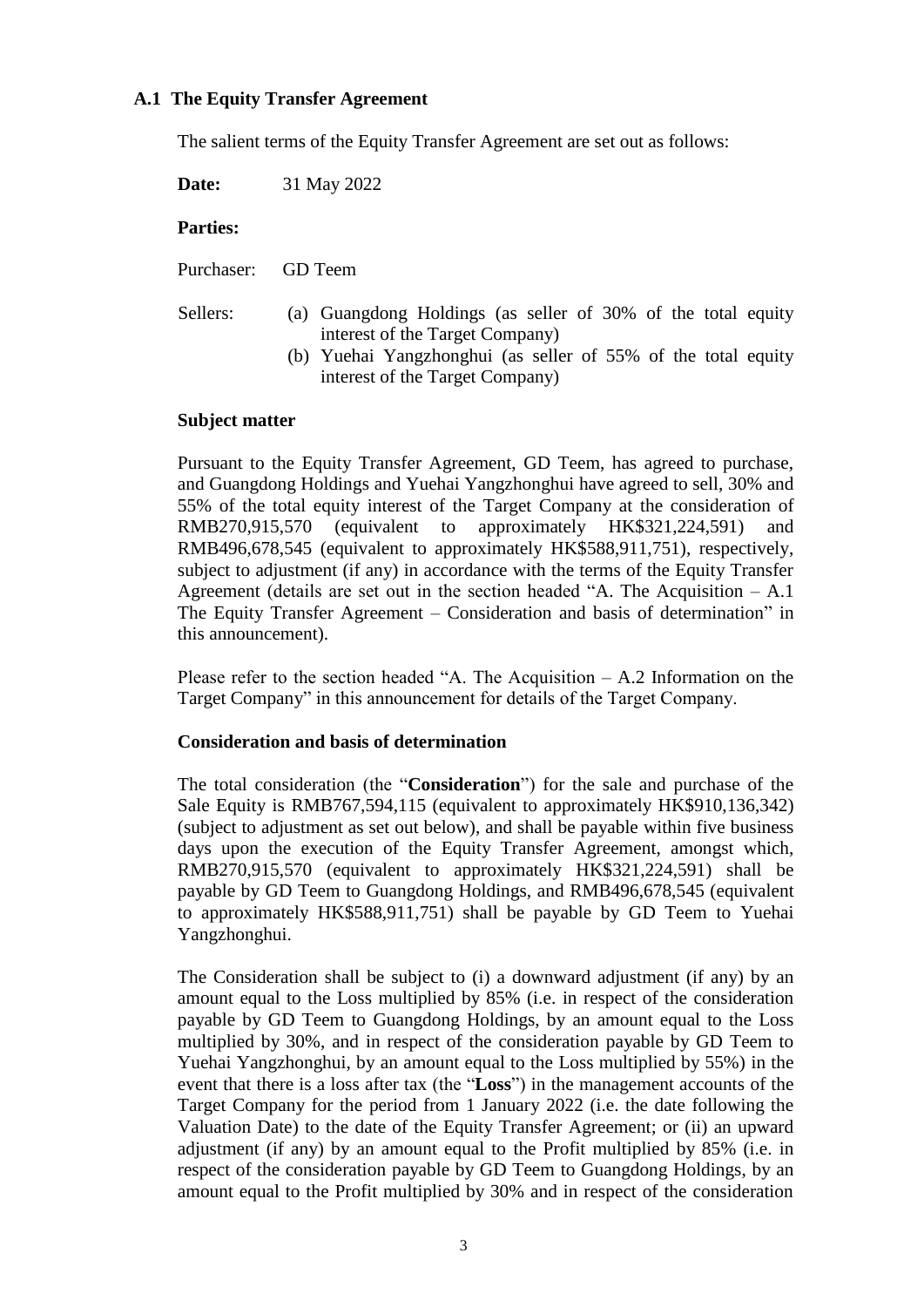payable by GD Teem to Yuehai Yangzhonghui, by an amount equal to the Profit multiplied by 55%) in the event that there is a profit after tax (the "**Profit**") in the management accounts of the Target Company for the period from 1 January 2022 (i.e. the date following the Valuation Date) to the date of the Equity Transfer Agreement. The Group expects that there will be no material adjustment to the total consideration for the sale and purchase of the Sale Equity.

The Consideration is expected to be funded by the Group's internal resources.

The Consideration was determined after arm's length negotiations between GD Teem and the Sellers having taken into account, among other things: (i) the appraised value of the entire equity interest of the Target Company as at 31 December 2021 (the "**Valuation Date**") of RMB903,051,900 (equivalent to approximately HK\$1,070,748,638) according to an asset-based approach valuation report prepared by an independent professional valuer in the PRC engaged by the Company (the "**Valuation Report**"); (ii) the prospects of the Target Company; and (iii) the other factors set out in the section headed "A. The Acquisition – A5. Reasons for and benefits of the Acquisition" in this announcement.

## **Completion**

The Sellers shall, and shall procure the Target Company to, proceed with all registration and/or filing procedures with the relevant administration for market regulation in the PRC in respect of the transfer of the Sale Equity, within 30 business days from the date of the Equity Transfer Agreement. The date of completion of the Acquisition shall be the date of completion of the change of registration of the Sale Equity with the relevant administration for industry and commerce department in the PRC.

Upon Completion, the Target Company will become an indirect non-wholly owned and connected subsidiary of the Company.

## **A.2 Information on the Target Company**

The Target Company is a limited liability company established in the PRC on 29 March 2004. The Target Company is principally engaged in operating and managing Guangzhou Comic City, the details of which are set out in the section headed "A. The Acquisition - A.2 Information on the Target Company - Guangzhou Comic City" below.

In November 2011, Guangdong Holdings acquired, through an auction sale by a court order in the PRC, the entire equity interest of three limited liability companies in the PRC (namely the Target Company, 廣州金東源房地產開發有 限公司(Guangzhou Jindongyuan Real Estate Development Company Limited\*) and 廣州地源物業管理有限公司(Guangzhou Diyuan Property Management Co., Ltd.\*)) for a single lump sum of RMB327,679,100 (equivalent to approximately HK\$388,529,109). The acquisition costs of the entire equity interest of the Target Company recorded on the books of Guangdong Holdings was RMB60,467,118. The relevant change of registration in respect of the transfer of the entire equity interest in the Target Company to Guangdong Holdings was completed on 24 May 2012. In December 2020, Guangdong Holdings transferred 70% of the equity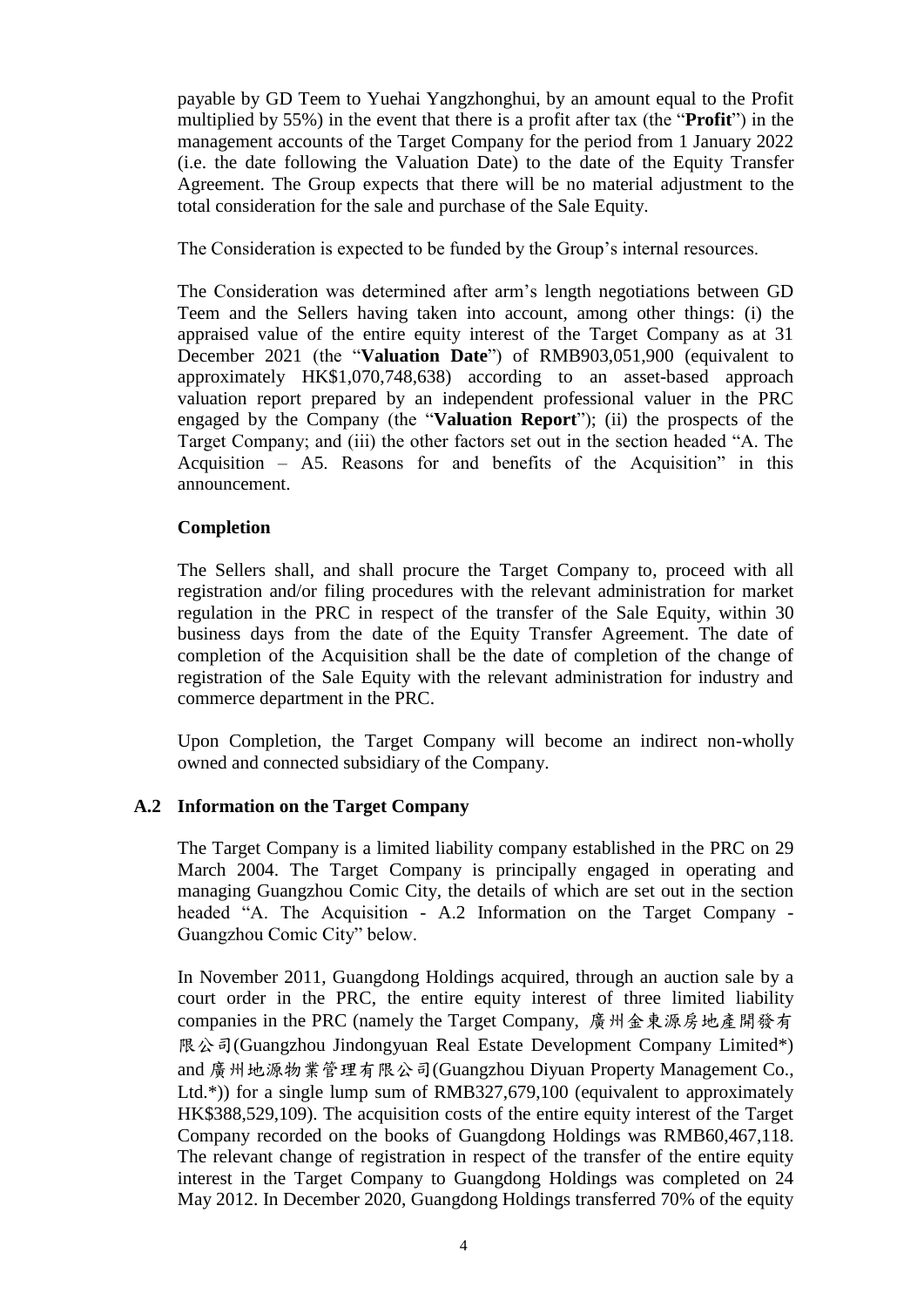interest of the Target Company to Yuehai Yangzhonghui for nil consideration. As at the date of this announcement, the equity interest of the Target Company is owned as to 30% and 70% by Guangdong Holdings and Yuehai Yangzhonghui, respectively.

Upon Completion, the equity interest of the Target Company will be owned as to 85% by GD Teem and as to 15% by Yuehai Yangzhonghui, and accordingly, the Target Company will become a non-wholly owned and connected subsidiary of the Company.

## **Guangzhou Comic City**

Guangzhou Comic City is a shopping mall located at the underground of No.1 Jixiang Road, Yuexiu District, Guangzhou City, the PRC and below the South Square of the People's Park, Guangzhou City; it is located at the junction of Zhongshan Fifth Road and Jixiang Road, and is close to Beijing Road Pedestrian Street and in the Beijing Road commercial area. The Guangzhou Comic City has three underground levels with a total construction area of 32,640.90 sq.m., comprising 22,464.51 sq.m. of shops and 10,176.39 sq.m. of parking spaces.

Guangzhou Comic City is positioned as an integrated platform for product display, promotion, experience, interaction, entertainment, sales and shopping in the animations and comics space, and offers the enthusiasts of animations and comics with information, updates and products, as well as previews of the latest online games. The tenants in Guangzhou Comic City are mainly in retail business and they sell core and peripheral products in relation to animations and comics, clothing, shoes, bags, cosmetics, and operate restaurants and catering services.

## **Financial information of the Target Company**

Based on the audited financial statements of the Target Company prepared in accordance with PRC Generally Accepted Accounting Principles and audited by the PRC auditor, the financial information of the Target Company for each of the years ended 31 December 2021, 31 December 2020 and 31 December 2019, respectively, was as follows:

|               | For the year ended<br>31 December 2021 | For the year ended<br><b>31 December 2020</b> | For the year ended<br><b>31 December 2019</b> |
|---------------|----------------------------------------|-----------------------------------------------|-----------------------------------------------|
|               | (audited)                              | (audited)                                     | (audited)                                     |
|               | RMB                                    | <b>RMB</b>                                    | <i>RMB</i>                                    |
| Revenue       | 75,130,600                             | 75,166,200                                    | 114,402,500                                   |
|               | (equivalent to                         | (equivalent to                                | (equivalent to                                |
|               | approximately                          | approximately                                 | approximately                                 |
|               | HK\$89,082,000)                        | HK\$89,125,000)                               | HK\$135,647,000)                              |
| Profit/(loss) | 1,542,800                              | (11,220,400)                                  | 31,433,800                                    |
| before tax    | (equivalent to                         | (equivalent to                                | (equivalent to                                |
|               | approximately                          | approximately                                 | approximately                                 |
|               | HK\$1,829,000)                         | HK\$13,304,000)                               | HK\$37,271,000)                               |
| Profit/(loss) | 1,542,800                              | (10,909,100)                                  | 23,149,700                                    |
| after tax     | (equivalent to                         | (equivalent to                                | (equivalent to                                |
|               | approximately                          | approximately                                 | approximately                                 |
|               | HK\$1,829,000)                         | HK\$12,935,000)                               | HK\$27,449,000)                               |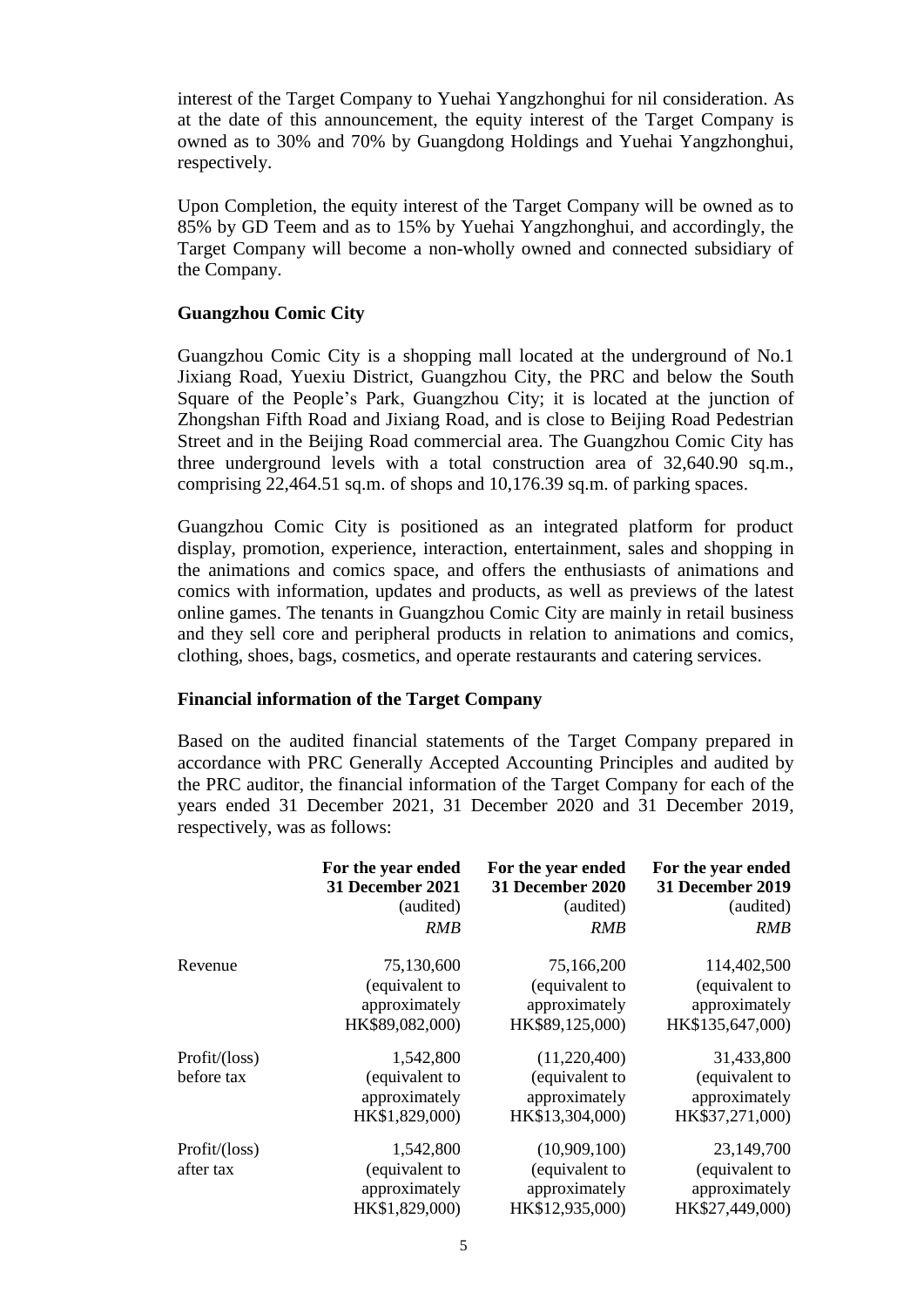Based on the audited financial statements of the Target Company prepared in accordance with PRC Generally Accepted Accounting Principles and audited by the PRC auditor, the audited net liabilities of the Target Company as at 31 December 2021 was RMB117,272,600 (equivalent to approximately HK\$139,050,122).

Based on the Valuation Report, the appraised value of the entire equity interest of the Target Company based on asset-based approach as at 31 December 2021 was RMB903,051,900 (equivalent to approximately HK\$1,070,748,638).

While the audited total assets of the Target Company as at 31 December 2021 was RMB220,889,394 (equivalent to approximately HK\$261,908,554), the appraised value of the total assets of the Target Company (as contained in the Valuation Report) as at the same date was RMB1,241,213,900 (equivalent to approximately HK\$1,471,707,322. The difference between the audited total assets and the aforesaid appraised value of the total assets of the Target Company (as contained in the Valuation Report), as at 31 December 2021, was mainly attributable to the difference between the appraised value of the investment properties held by the Target Company (i.e. Guangzhou Comic City) (which was determined after having taken into account, among other thing, the steady increase in the market values of the properties located in the Beijing Road commercial area, Yuexiu District, Guangzhou City, the PRC, in recent years) as contained in the Valuation Report as compared to their relevant book value (which was recorded at the historical cost) as shown in the audited financial statements of the Company).

## **A.3 Information on GD Teem, the Company and the Group**

GD Teem is a limited liability company established in the PRC. It is principally engaged in investment holding, providing property leasing services, property investment and development, department store operation, hotel ownership and operation. GD Teem is held as to:

- (i) approximately 85% by Teem Holdings Limited, which is in turn owned (a) as to approximately 76.018% by the Company, (b) as to approximately 12.978% by 廣州市城市建設開發集團有限公司 (Guangzhou City Construction & Development Holdings Ltd.\*), which is ultimately controlled by 廣州市人民政府 (the Guangzhou Municipal Government), (c) as to approximately 5.927% by 廣 東 潤 達 資 產 經 營 有 限 公 司 (Guangdong Runda Assets Management Co., Ltd.\*), which is ultimately controlled by the Guangdong Government, (d) as to approximately 3.244% by 廣州市設計院集團有限公司 (Guangzhou Design Institute Group Company Limited\*), which is ultimately controlled by 廣州市人民政府辦 公 廳 (the Office of Guangzhou Municipal Government), (e) as to approximately 1.375% by 廣東省工業設備安裝有限公司 (Guangdong Industrial Equipment Installation Co., Ltd.\*), which is ultimately controlled by the Guangdong Government, and (f) as to approximately 0.458% by Mr. ZHANG Ping on behalf of certain employees or ex-employees of GD Teem;
- (ii) approximately 11.51% by the Company;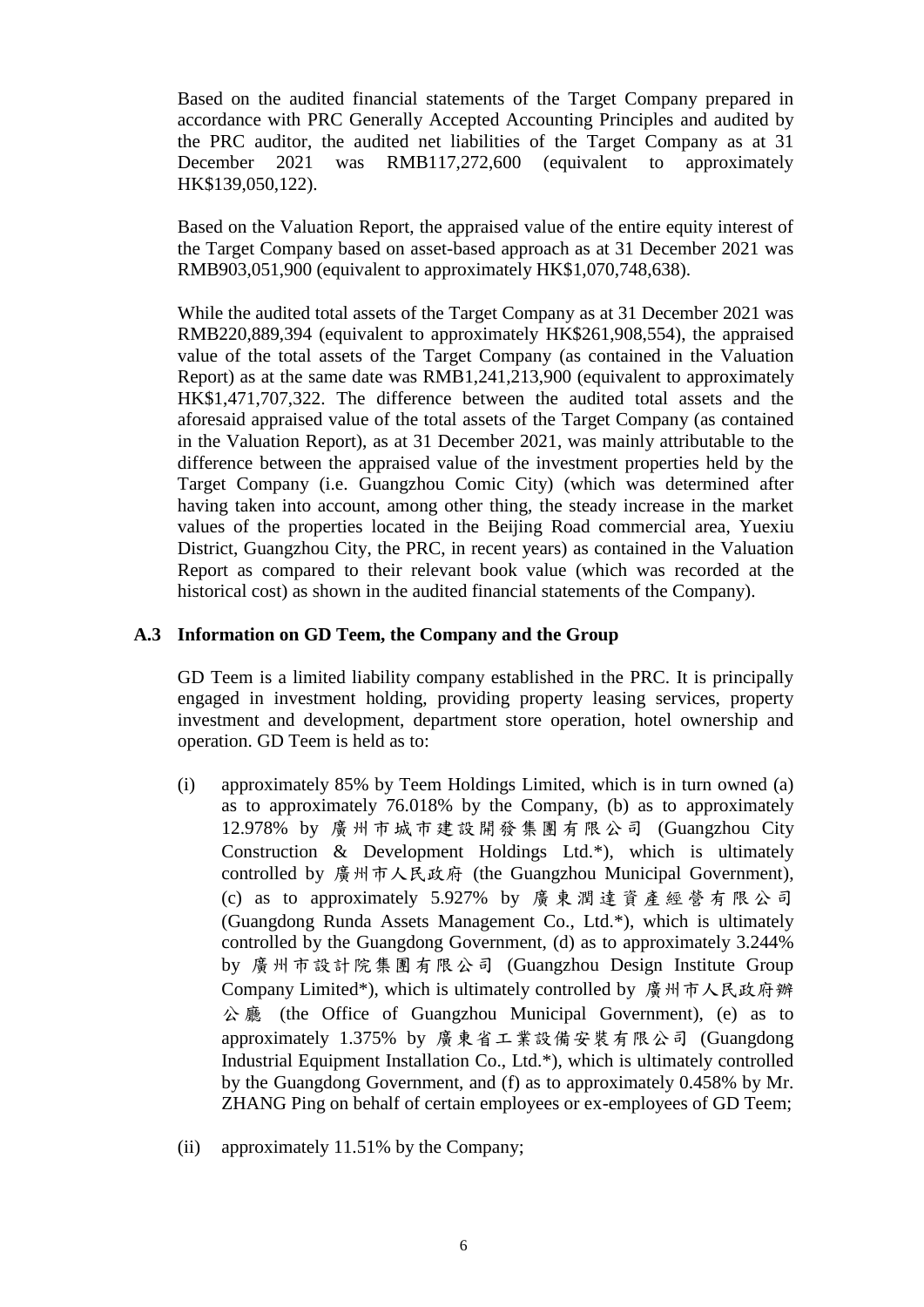- (iii) approximately 2.975% by 廣 州 市城市建設開發集團有限公司 (Guangzhou City Construction & Development Holdings Ltd.\*) (see paragraph (i) for details); and
- (iv) approximately 0.515% by 廣州市設計院集團有限公司 (Guangzhou Design Institute Group Company Limited\*) (see paragraph (i) for details).

The Company is a company incorporated in Hong Kong with limited liability and is principally engaged in investment holding. The Group is principally engaged in investment holding, water resources, property investment and development, department store operation, hotel ownership, operation and management, investments in energy projects and road and bridge operation. The ultimate controlling shareholder of the Company is Guangdong Holdings.

## **A.4 Information on the Sellers**

Guangdong Holdings is the ultimate controlling shareholder of the Company and is principally engaged in investment holding. The Guangdong Holdings Group's business activities include public utilities and infrastructure, manufacturing, real estate, hotel, property management, retail and wholesale, finance, etc. Guangdong Holdings is held as to 90% by the Guangdong Government and as to 10% by the Department of Finance of the Guangdong Government while the State-owned Assets Supervision and Administration Commission of the Guangdong Government has been performing ownership and control functions in respect of Guangdong Holdings with the authorisation of the Guangdong Government.

Yuehai Yangzhonghui is a limited liability company established in the PRC and is principally engaged in providing property leasing services and management of shopping malls. It is a direct wholly-owned subsidiary of Guangdong Holdings.

## **A5. Reasons for and benefits of the Acquisition**

Guangzhou Comic City is the largest themed shopping mall on animations and comics in the Southern China, and is well known in Guangzhou City and the Greater Bay Area. The Company believes that Guangzhou Comic City will complement the other property projects held by the GD Teem Group in terms of business operation models and consumer groups. It is expected that the Acquisition will enable the GD Teem Group to expand its asset scale and business portfolios which is in line with its development strategies with added special characteristics to its business operations.

Further, Guangzhou Comic City is excellently located in Guangzhou City's traditional business district and close to two interchange stations of Guangzhou Metro. Certain government policies have been announced for upgrading the commercial area where Guangzhou Comic City is situated, and there will be more speciality operation projects which will help attract visitors in the Greater Bay Area or even nationwide. As such, it is expected that Guangzhou Comic City will benefit from an increase in visitors.

The Company considers Guangzhou Comic City to be a high-quality asset since Guangzhou Comic City had achieved good operating profits and maintained stable cash flow for many years before the COVID-19 outbreak, and is optimistic about the prospects of Guangzhou Comic City in the future. With the addition of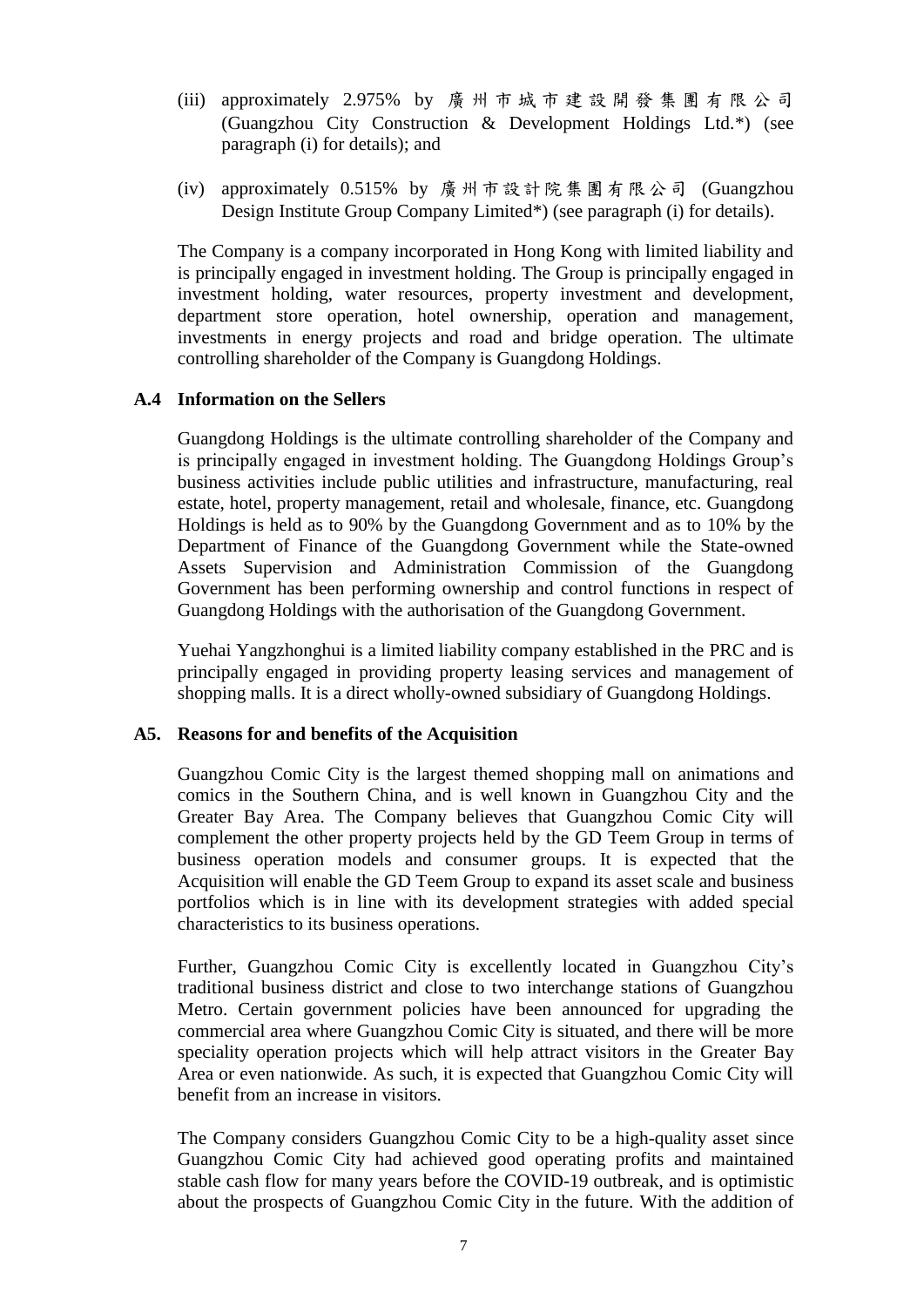Guangzhou Comic City to the GD Teem Group's asset portfolios, the Company is of the view that it will create synergies with the GD Teem Group's existing businesses in terms of branding, tenant mix, marketing, cost effectiveness and operational efficiency enhancement.

In light of the above and having considered the basis of determination of the Consideration, the Directors (including the independent non-executive Directors) consider that the terms of the Equity Transfer Agreement and the transactions contemplated thereunder are fair and reasonable, entered into on normal commercial terms or better, and are in the interests of the Company and its shareholders as a whole.

## **A6. Listing Rules implications**

Guangdong Holdings is the ultimate controlling shareholder of the Company, hence a connected person of the Company under Rule 14A.07(1) of the Listing Rules. Yuehai Yangzhonghui is a direct wholly-owned subsidiary of Guangdong Holdings, hence an associate of Guangdong Holdings and a connected person of the Company under Chapter 14A of the Listing Rules. Accordingly, the Acquisition constitutes a connected transaction of the Company under Chapter 14A of the Listing Rules.

As the highest applicable percentage ratio in respect of the Acquisition calculated pursuant to the Listing Rules is more than 0.1% but all of the applicable percentage ratios are less than 5%, the Acquisition is subject to the reporting and announcement requirements under the Listing Rules, but is exempt from the independent shareholders' approval requirement.

Mr. HOU Wailin and Mr. CAI Yong, being the Directors, are also directors of Guangdong Holdings. Both of the above-named Directors, present at the relevant Board meeting, were not counted towards the quorum and abstained from voting on the relevant Board resolutions to approve, amongst other things, the Equity Transfer Agreement. Save as disclosed above, to the best knowledge, information and belief of the Directors and having made all reasonable enquiries, no other Directors had any material interest in the Equity Transfer Agreement and the transactions contemplated thereunder and was required to abstain from voting on the relevant Board resolutions.

## **B. FINANCIAL ASSISTANCE IN RELATION TO THE LOAN PROVIDED BY A CONNECTED PERSON TO THE TARGET COMPANY**

Prior to the date of the Equity Transfer Agreement, the Target Company had entered into the Loan Agreement with GDH Finance (a connected person of the Company), pursuant to which GDH Finance has provided the Loan to the Target Company in the principal amount of RMB320,000,000 (equivalent to approximately HK\$379,424,000) repayable on the date falling three years from the drawdown date (being 3 August 2021) (the "**Drawdown Date**"). The Target Company's obligations for repayment of the Loan (and the other outstanding amounts thereunder) are secured by the charge granted by the Target Company in favour of GDH Finance over Guangzhou Comic City. As at the date of this announcement, the outstanding principal amount under the Loan Agreement is RMB300,000,000 (equivalent to approximately HK\$355,710,000).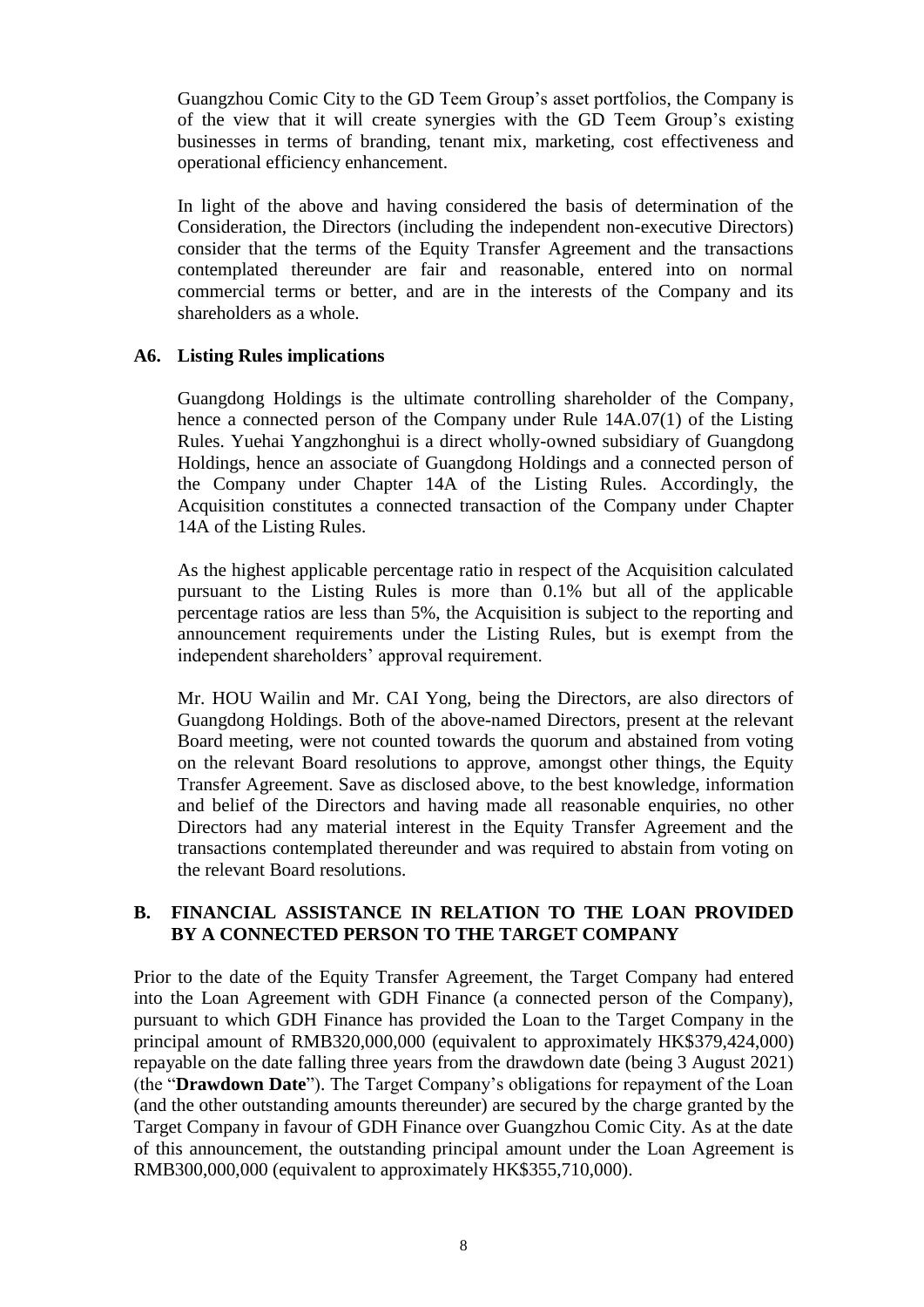GDH Finance is an indirect wholly-owned subsidiary of Guangdong Holdings (the ultimate controlling shareholder of the Company), hence an associate of Guangdong Holdings and a connected person of the Company under Chapter 14A of the Listing Rules.

Upon Completion, the Target Company will become an indirect non-wholly owned and connected subsidiary of the Company. Accordingly, the Loan will constitute a connected transaction under Chapter 14A of the Listing Rules.

## **B1. The Loan Agreement**

A summary of the salient terms of the Loan Agreement is set out below:

| Date:                   | 30 July 2021                                                                                                                                                                                                                                                                                                                                                                                                                                                                      |  |
|-------------------------|-----------------------------------------------------------------------------------------------------------------------------------------------------------------------------------------------------------------------------------------------------------------------------------------------------------------------------------------------------------------------------------------------------------------------------------------------------------------------------------|--|
| Parties:                | Target Company (as borrower)<br>(1)<br><b>GDH</b> Finance (as lender)<br>(2)                                                                                                                                                                                                                                                                                                                                                                                                      |  |
| Principal amount:       | RMB320,000,000 (equivalent to approximately<br>HK\$379,424,000). As at the date of this announcement, the<br>amount is<br>outstanding principal<br>RMB300,000,000<br>(equivalent to approximately HK\$355,710,000)                                                                                                                                                                                                                                                                |  |
| Purpose of the<br>Loan: | Repayment of a previous loan                                                                                                                                                                                                                                                                                                                                                                                                                                                      |  |
| Term of the Loan:       | Three years from the Drawdown Date<br>(the " <b>Final</b> ")<br><b>Repayment Date"</b> ), being 2 August 2024                                                                                                                                                                                                                                                                                                                                                                     |  |
| Interest:               | An initial interest rate of 0.15% above the one-year loan<br>prime rate (LPR) published by the National Interbank<br>Funding Center as at the date immediately before the date of<br>the Loan Agreement, which shall be adjusted accordingly on<br>every 1 January thereafter.                                                                                                                                                                                                    |  |
|                         | The Target Company shall pay interest (in arrears) on the<br>Loan quarterly on the $21st$ day of the last month of a quarter.                                                                                                                                                                                                                                                                                                                                                     |  |
| Repayment:              | The Target Company shall repay (i) as from the Drawdown<br>RMB500,000 (equivalent to<br>Date,<br>approximately<br>HK\$592,850) each on every 21 June and 21 December<br>thereafter, and (ii) the remaining amount of the Loan (and<br>outstanding interest) on the Final Repayment Date.                                                                                                                                                                                          |  |
| Security:               | The Target Company's obligations for repayment of the<br>Loan (and the other outstanding amounts thereunder<br>including interest, penalties, damages, etc) are secured by a<br>charge dated 30 July 2021 (the "Charge") which was<br>granted by the Target Company in favour of GDH Finance<br>over the premises located at underground level one to<br>underground level three of No.1 Jixiang Road, Yuexiu<br>District, Guangzhou City the PRC (i.e. Guangzhou Comic<br>City). |  |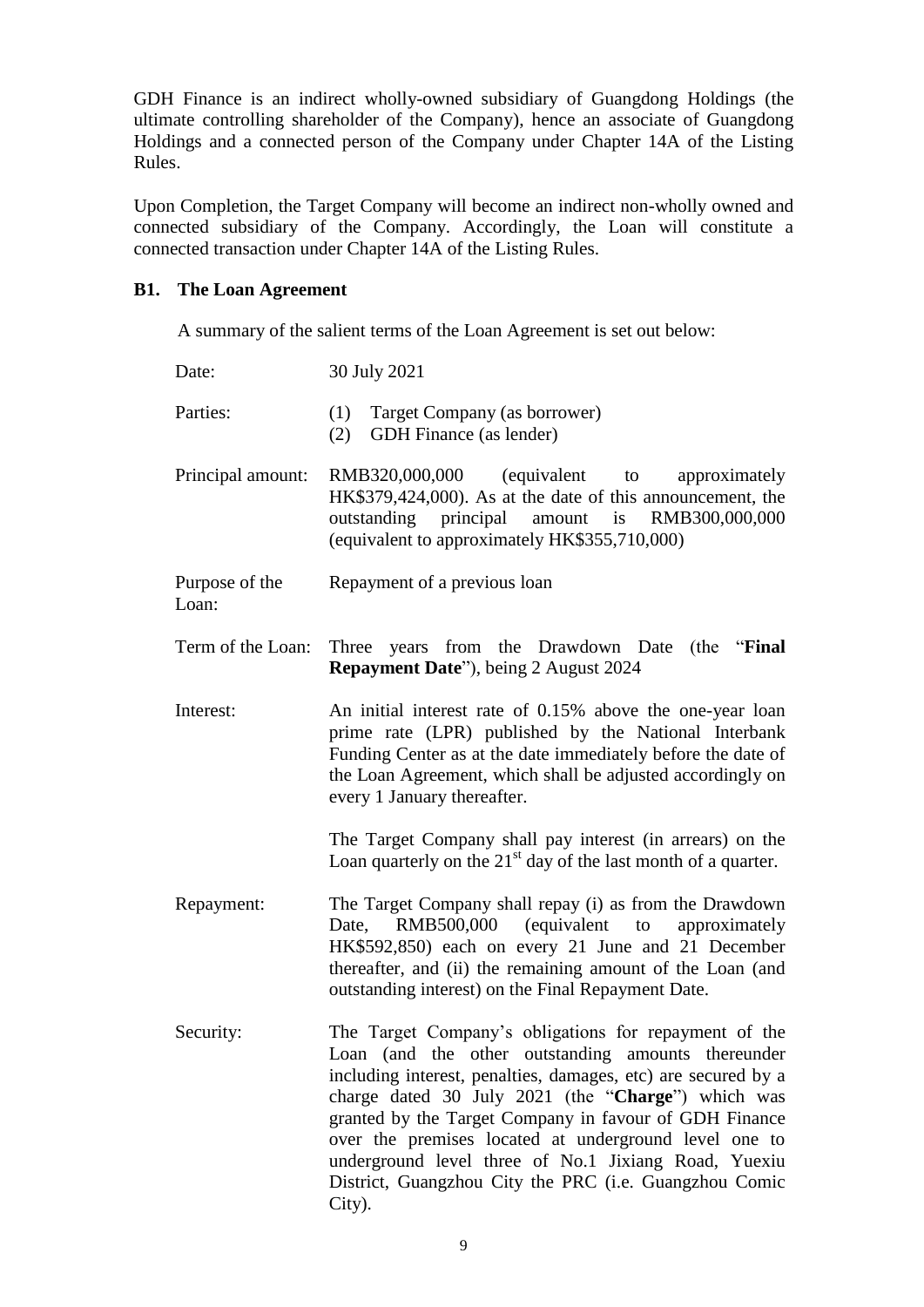As contained in the Valuation Report, the appraised value of Guangzhou Comic City was approximately RMB1,207,800,000 (equivalent to approximately HK\$1,432,088,460) as at 31 December 2021.

## **B2. Information on the parties to the Loan Agreement**

For information on the Target Company, please refer to the section headed "A. The Acquisition – A.2 Information on the Target Company" in this announcement.

GDH Finance is a wholly-owned subsidiary of Guangdong Holdings. It is a non-banking financial institution approved and regulated by the China Banking and Insurance Regulatory Commission and is principally engaged in providing financial services, including but not limited to lending, settlement services, deposit services, entrustment loan services and guarantee services to Guangdong Holdings and its subsidiaries.

## **B3. Reasons for and benefits of the Loan Agreement**

By securing the Loan which was used for repayment of a previous loan owed by the Target Company, the Target Company would not be required to source funds for repayment of the outstanding amount of the Loan before the Final Payment Date. Given that the terms of the Loan Agreement are on normal commercial terms, it will lower the Target Company's liquidity risk and reduce costs for arranging a new loan.

The Company considers that the terms (including the interest rate) of the Loan Agreement and the Charge were determined after arm's length negotiations between the parties thereto. The Directors (including the independent non-executive Directors) consider that the terms of the Loan Agreement, the Charge and the transactions contemplated thereunder are fair and reasonable, entered into on normal commercial terms or better and in the ordinary and usual course of business of the Group, and are in the interests of the Company and its shareholders as a whole.

## **B4. Listing Rules implications**

Upon Completion, the Target Company will become an indirect non-wholly owned and connected subsidiary of the Company. Guangdong Holdings is the ultimate controlling shareholder of the Company, hence a connected person of the Company under Rule 14A.07(1) of the Listing Rules. GDH Finance is a wholly-owned subsidiary of Guangdong Holdings, hence an associate of Guangdong Holdings and a connected person of the Company under Chapter 14A of the Listing Rules. Accordingly, the Loan, as secured by the Charge, will constitute a non-exempt financial assistance from GDH Finance and a connected transaction of the Company under Chapter 14A of the Listing Rules.

Since the highest applicable percentage ratio calculated in accordance with the Listing Rules in respect of the Loan Agreement exceeds 0.1% but all of them are less than 5%, the Loan Agreement and the transactions contemplated thereunder are subject to reporting and announcement requirements but are exempt from the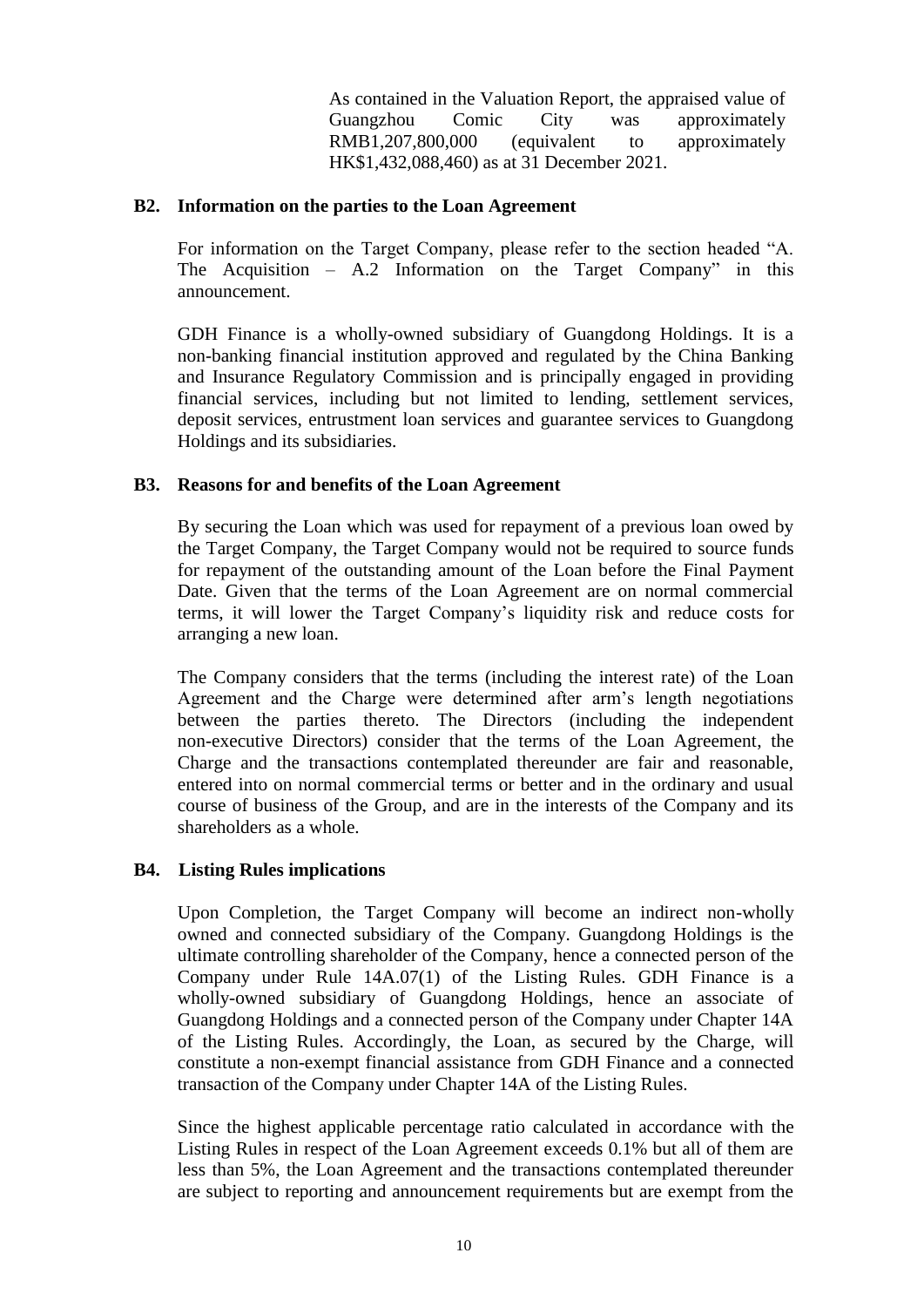independent shareholders' approval requirement under Rule 14A.76(2) of the Listing Rules.

Mr. HOU Wailin and Mr. CAI Yong, being the Directors, are also directors of Guangdong Holdings. Both of the above-named Directors, present at the relevant Board meeting, were not counted towards the quorum and abstained from voting on the relevant Board resolutions to approve, amongst other things, the Loan Agreement, and the transactions contemplated thereunder. Save as disclosed above, to the best knowledge, information and belief of the Directors and having made all reasonable enquiries, no other Directors have any material interest in the Loan Agreement and the transactions contemplated thereunder and was required to abstain from voting on the relevant Board resolutions.

# **C. CONTINUING CONNECTED TRANSACTIONS**

Prior to the date of the Equity Transfer Agreement, the Target Company had entered into (i) the Information Technology Services Agreement with GDH Corporate Services (and Yuehai Yangzhonghui), (ii) the Guangzhou Comic City Property Management Services Agreement with GDH Commercial Management, and (iii) the Deposit Services and Settlement Services Agreement with GDH Finance.

GDH Corporate Services, Yuehai Yangzhonghui, GDH Commercial Management and GDH Finance are subsidiaries of Guangdong Holdings, hence they are associates of Guangdong Holdings and connected persons of the Company.

Upon Completion, the Target Company will become an indirect non-wholly owned and connected subsidiary of the Company. Therefore, the continuing transactions under the Existing Continuing Agreements will constitute continuing connected transactions of the Company under Chapter 14A of the Listing Rules.

## **C1. Continuing connected transactions fully exempt from the reporting, annual review, announcement and independent shareholders' approval requirements**

## *The Information Technology Services Agreement*

A summary of the salient terms of the Information Technology Services Agreement is set out below:

| Date:           | 14 September 2021                                                                                                                                                                                                                                                                 |  |
|-----------------|-----------------------------------------------------------------------------------------------------------------------------------------------------------------------------------------------------------------------------------------------------------------------------------|--|
| Parties:        | <b>Target Company</b><br>(a)<br>(b) Yuehai Yangzhonghui<br>(c) GDH Corporate Services                                                                                                                                                                                             |  |
| Term:           | 1 January 2021 to 31 December 2022                                                                                                                                                                                                                                                |  |
| Subject matter: | GDH Corporate Services shall provide information<br>technology services (including but not limited to (i) the<br>maintenance of computers and hardware, (ii) the<br>maintenance and technical support of email system,<br>video-conferencing system, and other systems, (iii) the |  |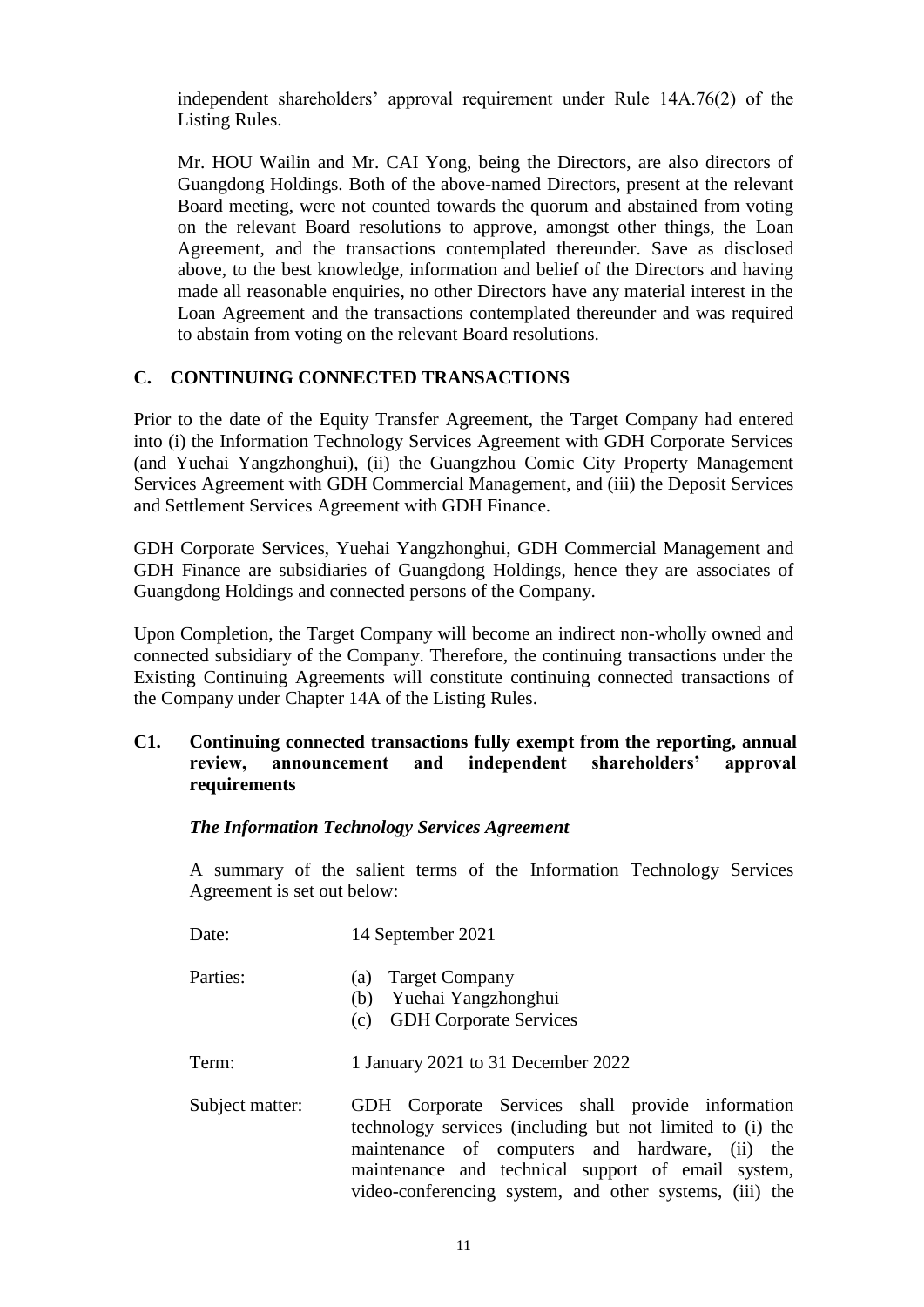maintenance of infrastructure such as server rooms, VPN equipment, backup electricity supply) to the Target Company and Yuehai Yangzhonghui (and its subsidiaries).

Service fee: The service fee is charged by GDH Corporate Services according to the fee scales agreed by the parties to the agreement. The service fee charged by GDH Corporate Services comprises: (i) the fee calculated based on the number of users (fee per head) in respect of each system (such as email systems and video-conferencing system); and (ii) the usage fee calculated based on the usage (fee per usage unit) in respect of the technological resources (such computer storage and backup system), which is subject to adjustment every six months based on the change in cost of provision of such technical resources.

> The service fee was determined by the parties with reference to (i) the expected number of users of the relevant systems, (ii) the expected usage of the relevant technological resources, (iii) the estimated cost of provision of technical resources by GDH Corporate Services, and (iv) the prevailing market rates for the fee charged for per user of the relevant systems and per usage unit of the relevant technological resources.

Payment terms: The relevant service fee shall be settled by the Target Company (and each of Yuehai Yangzhonghui and its subsidiaries) within 15 days after receiving the invoice issued by GDH Corporate Services every six months.

#### *Historical transaction amounts*

The actual transaction amounts of the relevant service fees under the Information Technology Services Agreement paid by the Target Company to GDH Corporate Services for the year ended 31 December 2021 and the four months ended 30 April 2022 were RMB96,277 (equivalent to approximately HK\$114,156) and RMB25,517 (equivalent to approximately HK\$30,255), respectively.

#### *Annual cap*

The annual cap for the transactions contemplated under the Information Technology Services Agreement for the period from the date of the Completion to 31 December 2022 has been set as RMB100,000 (equivalent to approximately HK\$118,570).

The annual cap has been determined after taking into (i) the historical transaction amounts as set out above, (ii) the expected number of users of the relevant systems and the expected usage of the relevant technological resources and (iii) the expected costs for provision of technical resources by GDH Corporate Services.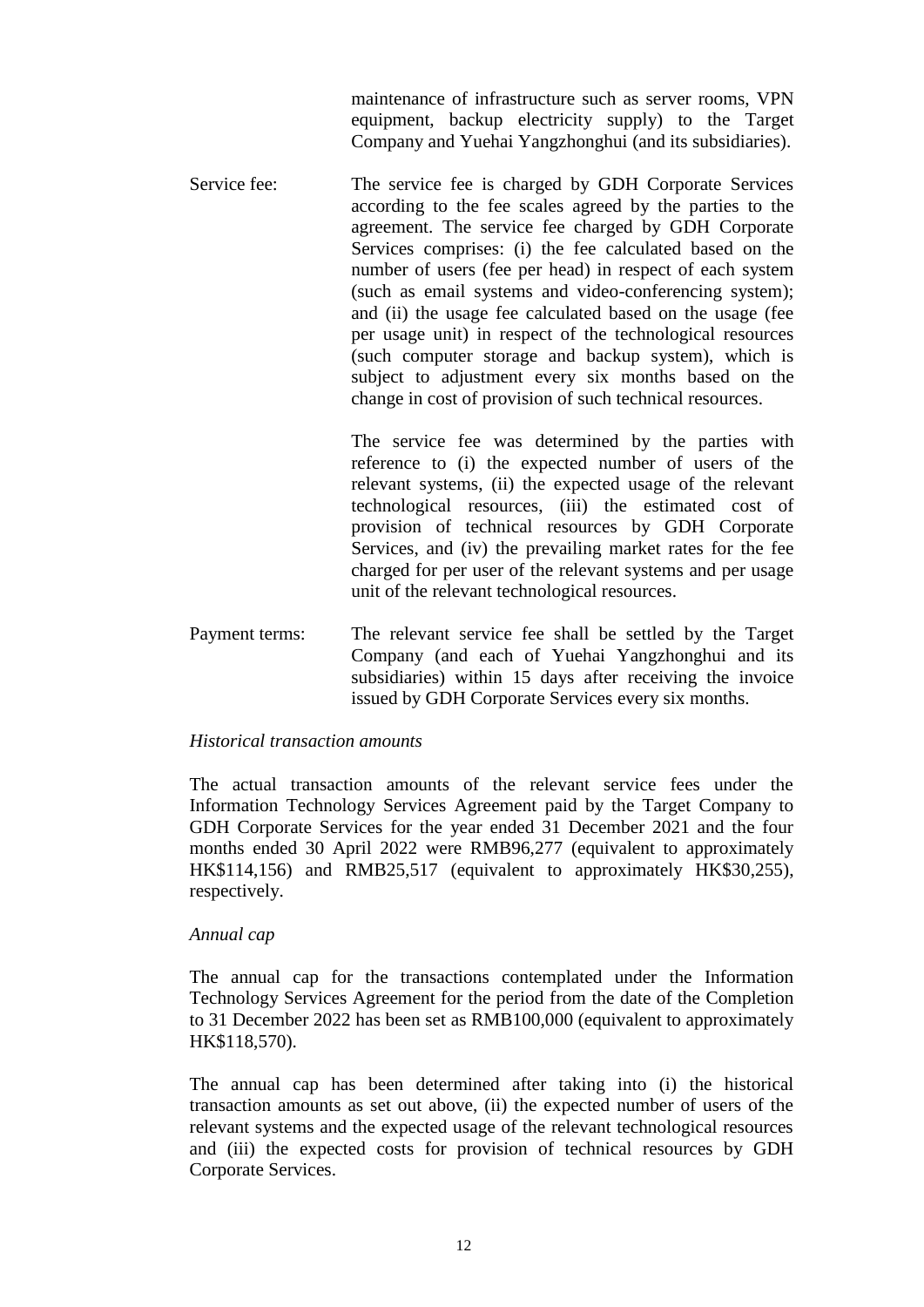#### *Information on the parties to the agreement*

GDH Corporate Services is a direct wholly-owned subsidiary of Guangdong Holdings. It is principally engaged in the provision of information technology services. For information on Guangdong Holdings, please refer to the section headed "A. The Acquisition – A.4 Information on the Sellers" in this announcement.

For information on Yuehai Yangzhonghui, please refer to the section headed "A. The Acquisition – A.4 Information on the Sellers" in this announcement.

For information on the Target Company, please refer to the section headed "A. The Acquisition – A2. Information on the Target Company" in this announcement.

## *Listing Rules implication*

Upon Completion, the Target Company will become an indirect non-wholly owned and connected subsidiary of the Company. Guangdong Holdings is the ultimate controlling shareholder of the Company, hence a connected person of the Company under Rule 14A.07(1) of the Listing Rules. GDH Corporate Services and Yuehai Yangzhonghui are wholly-owned subsidiaries of Guangdong Holdings, hence associates of Guangdong Holdings and connected persons of the Company under Chapter 14A of the Listing Rules. Accordingly, the transactions contemplated under the Information Technology Services Agreement will constitute continuing connected transactions of the Company under Chapter 14A of the Listing Rules. On a standalone basis, as all of the applicable percentage ratios in respect of the annual cap for the Information Technology Services Agreement calculated pursuant to the Listing Rules are less than 0.1%, it was fully exempt from the annual review, announcement and independent shareholders' approval requirements under the Listing Rules.

Prior to the date of the announcement, the Company and GDH Corporate Services had entered into the GDI Group IT Services Agreement pursuant to which GDH Corporate Services shall provide information technology services (including but not limited to (i) the maintenance of computers and hardware, (ii) the maintenance and technical support of email system, video-conferencing system and other systems, (iii) the maintenance of infrastructure such as server rooms, VPN equipment, backup electricity supply) to the Group for the period from 1 January 2021 to 31 December 2022. As GDH Corporate Services is a connected person of the Company, the transactions contemplated under the GDI Group IT Services Agreement constitute continuing connected transactions of the Company under Chapter 14A of the Listing Rules. The annual caps for the transactions contemplated under the GDI Group IT Services Agreement for the year ended 31 December 2021 and the year ending 31 December 2022 were set as RMB10,100,000 (equivalent to approximately HK\$11,975,570) and RMB10,600,000 (equivalent to approximately HK\$12,568,420), respectively. On a standalone basis, as all of the applicable percentage ratios in respect of the annual caps for the GDI Group IT Services Agreement calculated pursuant to the Listing Rules are less than 0.1%, it was fully exempt from the annual review, announcement and independent shareholders' approval requirements under the Listing Rules.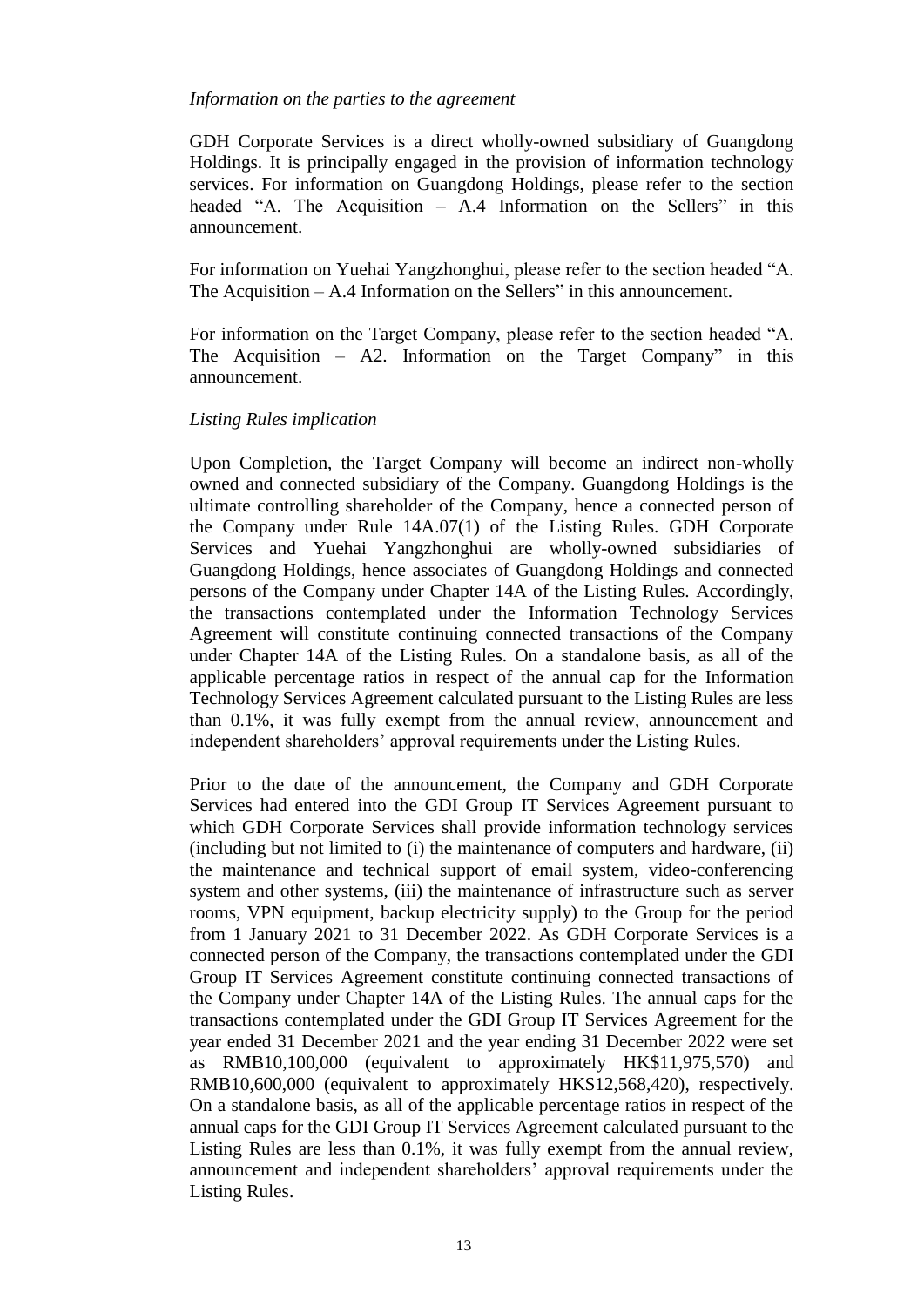The relevant transactions under the GDI Group IT Services Agreement and the Information Technology Services Agreement have been aggregated on the basis that they all relate to the provision of information technology services by GDH Corporate Services to the Group. On an aggregated basis, as all the applicable percentage ratios in respect of the continuing connected transactions contemplated under the GDI Group IT Services Agreement and the Information Technology Services Agreement are less than 0.1%, each of the GDI Group IT Services Agreement and the Information Technology Services Agreement is fully exempt from the annual review, announcement and independent shareholders' approval requirements under the Listing Rules.

## **C2. Other continuing connected transactions**

## *(i) The Guangzhou Comic City Property Management Services Agreement*

A summary of the salient terms of the Guangzhou Comic City Property Management Services Agreement is set out below:

| Date:    | 31 December 2020 (as supplemented by a supplemental<br>agreement dated 31 March 2022) |
|----------|---------------------------------------------------------------------------------------|
| Parties: | (a) Target Company<br><b>GDH Commercial Management</b><br>(h)                         |

- Term: 1 January 2021 to 30 June 2022
- Subject matter: The Target Company has engaged GDH Commercial Management to provide property management services for Guangzhou Comic City, including cleaning services, pest control, waste collection, car park management, the maintenance of green areas, the maintenance of equipment and facilities, fire safety and public order maintenance.
- Service fee and payment terms: Pursuant to the Guangzhou Comic City Property Management Services Agreement, (a) GDH Commercial Management shall enter into property management services agreements with the tenants of Guangzhou Comic City (the "**Tenants**") and collect relevant management service fees (according to the fee rates set by the Target Company) from the Tenants, and (b) the fixed management service fee for GDH Commercial Management shall be in the amount of RMB15,000,000 (equivalent to approximately HK\$17,785,500 ) per year (and shall be calculated on a pro-rata basis for the final year of the term) (the "**Annual Fee**"). Within ten days from the end of a year (or a period), GDH Commercial Management shall submit the calculation for the total actual Management Service Fees paid by the Tenants for the previous year (the "**Actual Amount**") to the Target Company.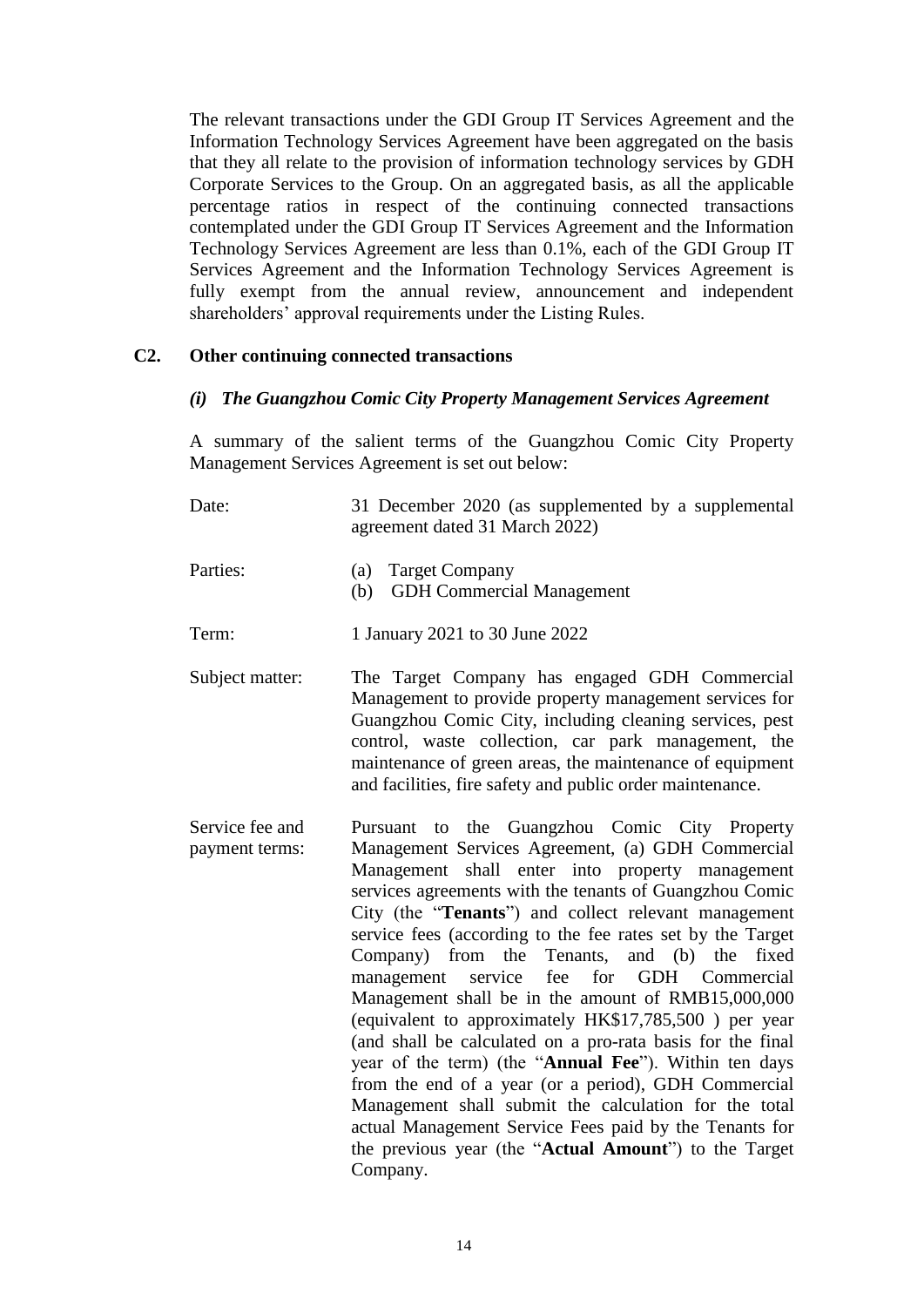## *Calculation of service fee payable by the Target Company*

The service fee to be paid by the Target Company to GDH Commercial Management shall be calculated as follows:

(i) if the Actual Amount is less than RMB15,000,000 (equivalent to approximately HK\$17,785,500), the Target Company shall pay the service fee equivalent to the shortfall (i.e. the Annual Fee less the Actual Amount) to GDH Commercial Management within 20 days from the date of receiving the relevant invoice from GDH Commercial Management; or

(ii) if the Actual Amount is equal to or more than RMB15,000,000 (equivalent to approximately HK\$17,785,500), the Target Company is not required to pay any service fee to GDH Commercial Management. In addition, GDH Commercial Management is entitled to keep the amount equivalent to 40% of the surplus (i.e. the Actual Amount less the Annual Fee). The remaining 60% of the surplus shall be used for the purposes relating to Guangzhou Comic City as designated by the Target Company.

The service fee was determined by the Target Company and GDH Commercial Management after taking into account: (i) the total areas of the Guangzhou Comic City; (ii) the number of staff required for the provision of relevant services by GDH Commercial Management under the agreement; (iii) the remuneration and benefits of the labour involved in the relevant services; (iv) the administrative and daily operational costs involved in the relevant services; and (v) the prevailing market fees and rates for similar services.

## *Historical transaction amount*

The actual transaction amount in respect of the relevant service fee payable by the Target Company to GDH Commercial Management under the Guangzhou Comic City Property Management Services Agreement for the year ended 31 December 2021 is expected to be not more than RMB350,976 (equivalent to approximately HK\$416,152).

## *Annual cap*

The annual cap for the transactions contemplated under the Guangzhou Comic City Property Management Services Agreement for the period from the date of the Completion to 30 June 2022 has been set as RMB2,000,000 (equivalent to approximately HK\$2,371,400). The annual cap has been determined after taking into (i) the historical transaction amount as set out above, (ii) the estimated amount of the management service fees to be paid by the Tenants for the period from 1 January 2022 to 30 June 2022 as estimated based on the standard rates of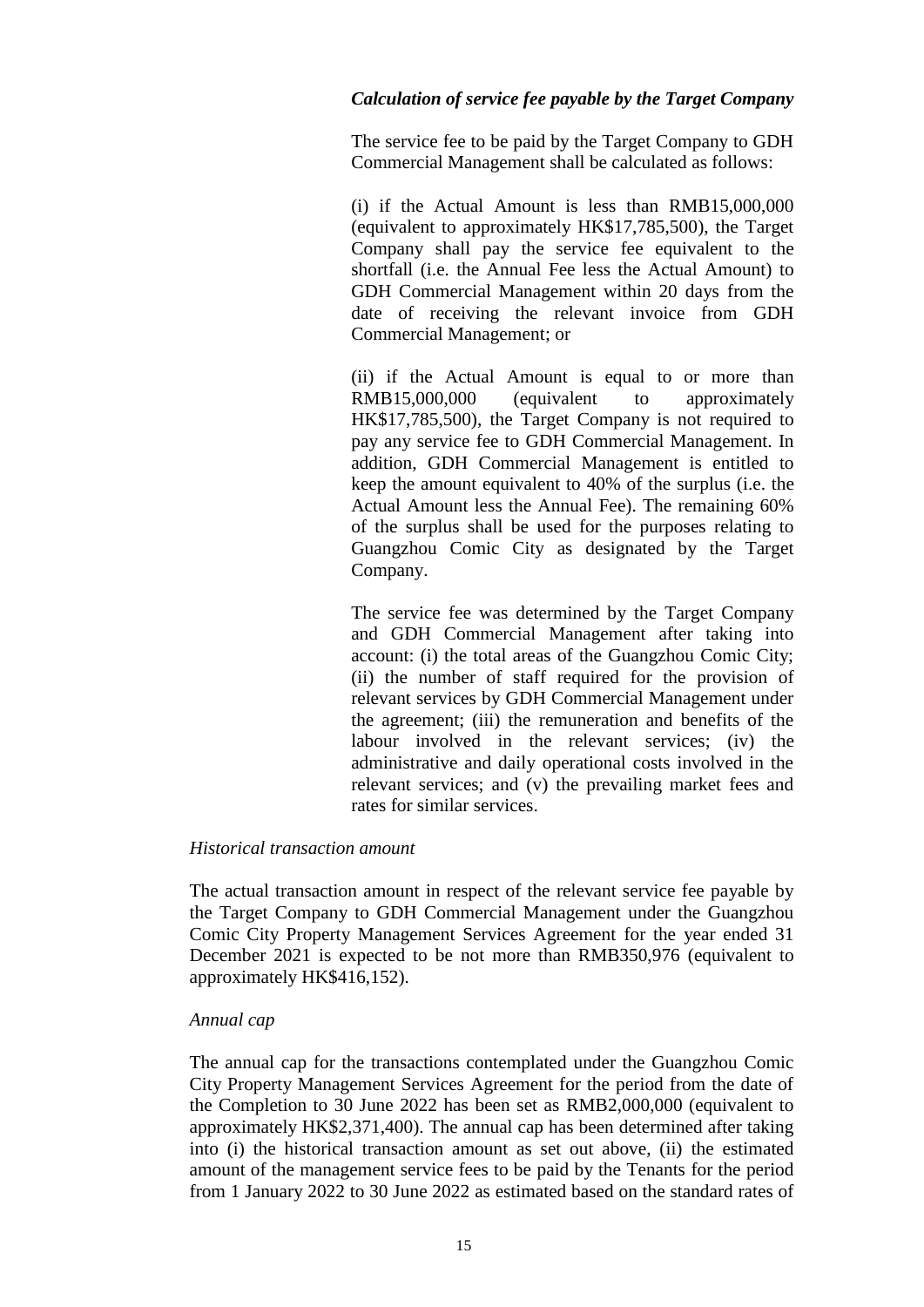management service fees applicable in 2022 and the expected number of the Tenants during the relevant period, and (iii) based on (ii), the potential shortfall (i.e. the Annual Fee (on a pro-rata basis) less the aforementioned estimated management service amount to be paid by the Tenants) for the period from 1 January 2022 to 30 June 2022 which the Target Company will be required to pay to GDH Commercial Management.

#### *Information on the parties to agreement*

GDH Commercial Management is a company established in the PRC with limited liability. It is principally engaged in property management business in the PRC. The equity interest of GDH Commercial Management is wholly-owned by Yuehai Property Management.

Yuehai Property Management is a company established in the PRC with limited liability. It is principally engaged in property rental services and property management businesses in the PRC and is a direct non-wholly owned subsidiary of Guangdong Holdings. As at the date of this announcement, the equity interest of Yuehai Property Management is held as to 98% by Guangdong Holdings and 2% by Huaxin, respectively. Reference is made to the announcement of Guangdong Land (a subsidiary of the Company) dated 28 January 2022 in relation to an equity transfer agreement entered into between Guangdong Land (as purchaser) and Guangdong Holdings (as vendor), pursuant to which Guangdong Land agreed to purchase, and Guangdong Holdings agreed to sell 6% of the equity interest of Yuehai Property Management, the completion date shall be the date on which the relevant industrial and commercial administration authority in the PRC has completed the relevant procedures for registration of changes. As at the date of this announcement, the relevant industrial and commercial registration procedures have not been completed. Upon completion of the aforesaid equity interest transfer, 92% of the equity interest of Yuehai Property Management will be held by Guangdong Holdings, 6% of the equity interest will be held by Guangdong Land and 2% of the equity interest will be held by Huaxin.

For information on Guangdong Holdings, please refer to the section headed "A. The Acquisition – A.4 Information on the Sellers" in this announcement.

According to the National Enterprise Credit Information Publicity System (國家 企業信用信息公示系統), Huaxin is a company established in the PRC with limited liability and its equity interest is held as to approximately 41.22% in aggregate by YANG Shaoqiu (楊少秋) and the companies controlled by him, as to approximately 39.99% by YANG Jiarui (楊珈睿) and as to approximately 18.79% in aggregate by four other shareholders. Huaxin is principally engaged in property management business in the PRC. To the best of the Directors' knowledge, information and belief having made all reasonable enquiries, Huaxin and its ultimate beneficial owners are both Independent Third Parties.

For information on the Target Company, please refer to the section headed "A. The Acquisition – A2. Information on the Target Company" in this announcement.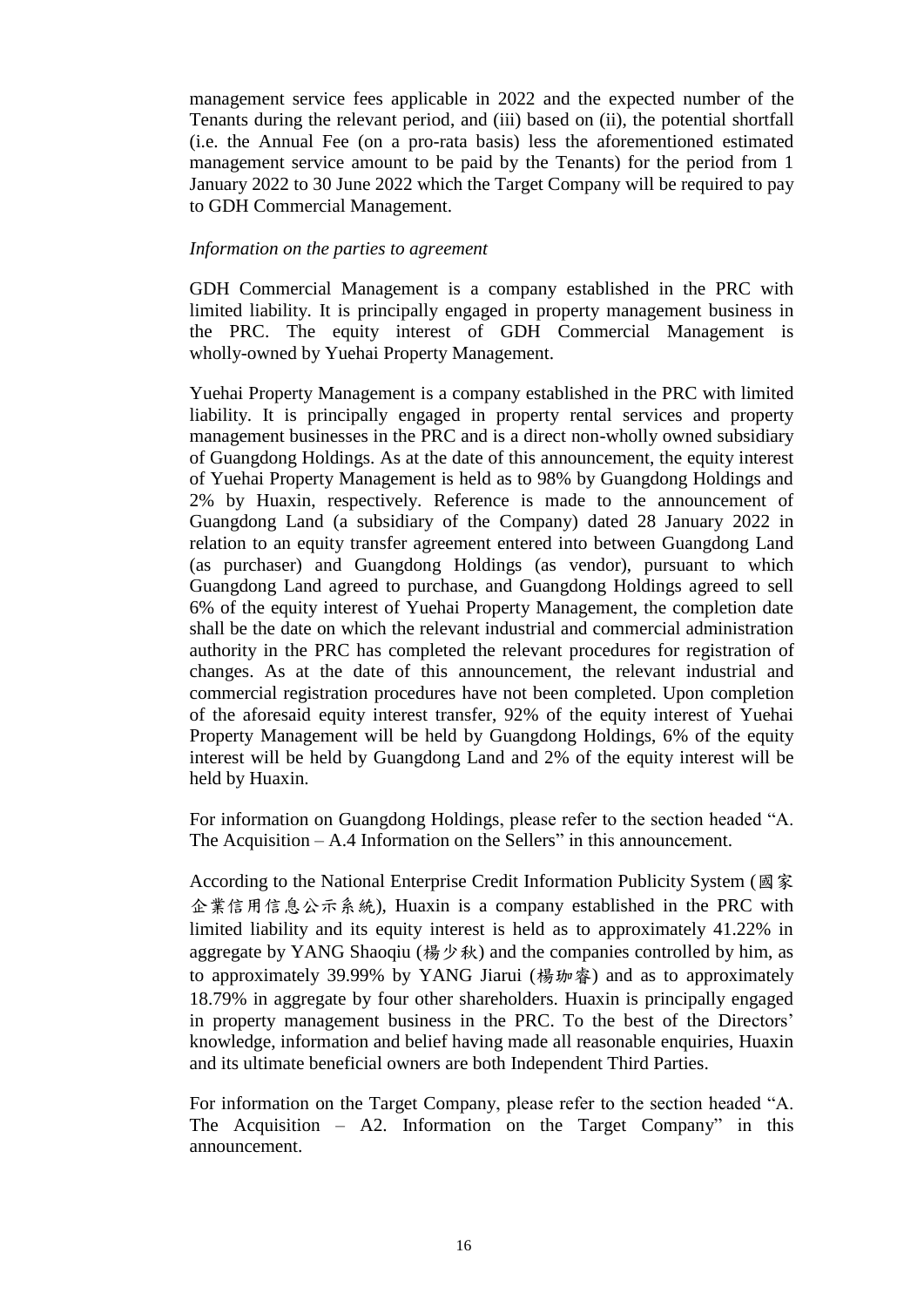## *Reasons for and benefits of the Guangzhou Comic City Property Management Services Agreement*

Considering that GDH Commercial Management has extensive property management experience in the PRC and the services provided GDH Commercial Management are efficient and reliable, by continuing with the Guangzhou Comic City Property Management Services Agreement, the Target Company will enjoy undisrupted and quality property management services provided by GDH Commercial Management.

In light of the above reasons, the Directors (including the independent non-executive Directors) consider that the terms of the Guangzhou Comic City Property Management Services Agreements and the transactions contemplated thereunder are fair and reasonable, entered into on normal commercial terms or better, in the ordinary and usual course of business of the Group, and are in the interests of the Company and its shareholders as a whole.

#### *Listing Rules implication*

Upon Completion, the Target Company will become an indirect non-wholly owned and connected subsidiary of the Company. Guangdong Holdings is the ultimate controlling shareholder of the Company, hence a connected person of the Company under Rule 14A.07(1) of the Listing Rules. GDH Commercial Management is a subsidiary of Guangdong Holdings, hence an associate of Guangdong Holdings and a connected person of the Company under Chapter 14A of the Listing Rules. Accordingly, the transactions contemplated under the Guangzhou Comic City Property Management Services Agreement will constitute continuing connected transactions of the Company under Chapter 14A of the Listing Rules.

Reference is made to (i) the announcements of the Company dated 10 May 2021 and 8 November 2021, respectively, in relation to the Property Management Services Framework Agreement, and (ii) the announcements of the Company dated 31 May 2019, 1 September 2020, 26 March 2021, respectively in relation to the GDI Group Previous Property Management Services Agreements. The relevant transactions under the Guangzhou Comic City Property Management Services Agreement have been aggregated with those under the Property Management Services Framework Agreement and the GDI Group Previous Property Management Services Agreements pursuant to the Listing Rules on the basis that they all relate to the provision of property management services by the Guangdong Holdings Group to the Group. On an aggregated basis, the highest applicable percentage ratio in respect of the annual caps for Guangzhou Comic City Property Management Services Agreement, the Property Management Services Framework Agreement and the GDI Group Previous Property Management Services Agreements calculated pursuant to the Listing Rules is more than 0.1% but all of them are less than 5%, the Guangzhou Comic City Property Management Services Agreement is therefore subject to the annual review and announcement requirements under the Listing Rules, but is exempt from the independent shareholders' approval requirement.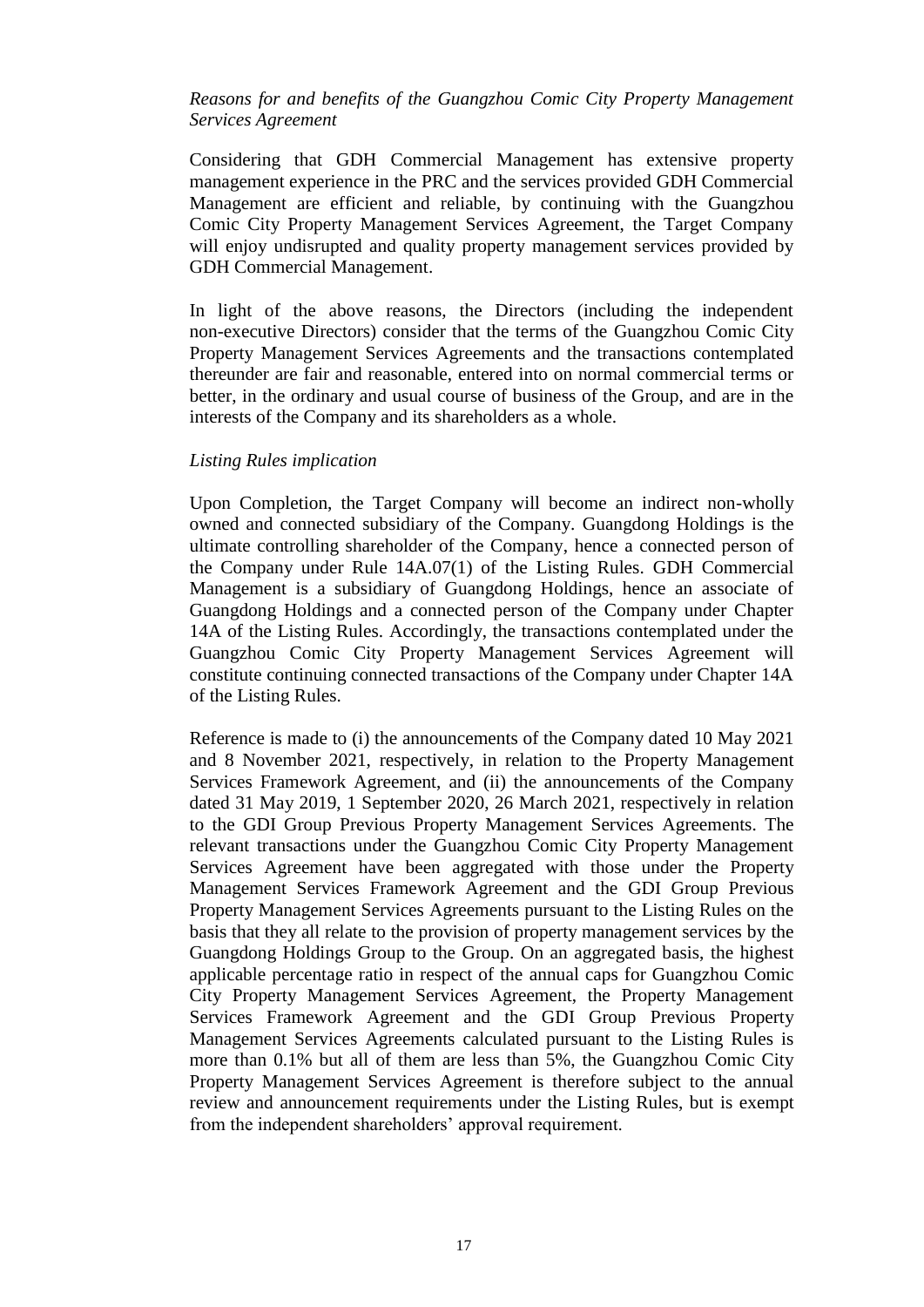## *(ii) The Deposit Services and Settlement Services Agreement*

On 27 April 2016, the Target Company and GDH Finance entered into the Deposit Services and Settlement Services Agreement, pursuant to which GDH Finance provides cash deposit services and settlement services to the Target Company. Upon Completion, the Target Company will become an indirect non-wholly owned and connected subsidiary of the Company. Guangdong Holdings is the ultimate controlling shareholder of the Company, hence a connected person of the Company under Rule 14A.07(1) of the Listing Rules. GDH Finance is a wholly-owned subsidiary of Guangdong Holdings, and, hence, an associate of Guangdong Holdings and a connected person of the Company under Chapter 14A of the Listing Rules. Accordingly, the transactions contemplated under the Deposit Services and Settlement Services Agreement will constitute continuing connected transactions of the Company under Chapter 14A of the Listing Rules.

Reference is made to the announcement of the Company dated 1 September 2021 in relation to the Financial Services Framework Agreement entered into between the Company and GDH Finance for a term of three years from 1 September 2021 to 31 August 2024. Pursuant to the Financial Services Framework Agreement, the Group can utilize certain financial services including (but not limited to) deposit services and settlement services offered by GDH Finance in the PRC.

As such, upon Completion, the Deposit Services and Settlement Services Agreement will be regarded as a specific individual agreement as contemplated under the Financial Services Framework Agreement, which conforms with the principles and provisions contained therein. It has set out the detailed terms for the relevant transactions, is in the ordinary and usual course of business, after arm's length negotiation, on normal commercial terms or better and on terms which are no less favourable than those offered by the Independent Third Parties. For the reasons for and benefits of the entering into of the Financial Services Framework Agreement, please refer to the announcement of the Company dated 1 September 2021.

Upon Completion, the daily balance(s) of the deposit(s) (including the interest accrued thereon) placed by the Target Company with GDH Finance will form part of the Aggregate Daily Balances under the Financial Services Framework Agreement. The Group expects that, upon Completion, the Aggregate Daily Balances (which will include the aforementioned daily balance(s) of the deposit(s) (including the interest accrued thereon) placed by the Target Company with GDH Finance) will not exceed the relevant Fund Balance Cap in respect of the Financial Services Framework Agreement. Pursuant to the Deposit Services and Settlement Services Agreement, in respect of the settlement services provided by GDH Finance to the Target Company, no service fee will be charged by GDH Finance.

Mr. HOU Wailin and Mr. CAI Yong, being the Directors, are also directors of Guangdong Holdings. Both of the above-named Directors, present at the relevant Board meeting, were not counted towards the quorum and abstained from voting on the relevant Board resolutions to approve, amongst other things, the Existing Continuing Agreements. Save as disclosed above, to the best knowledge, information and belief of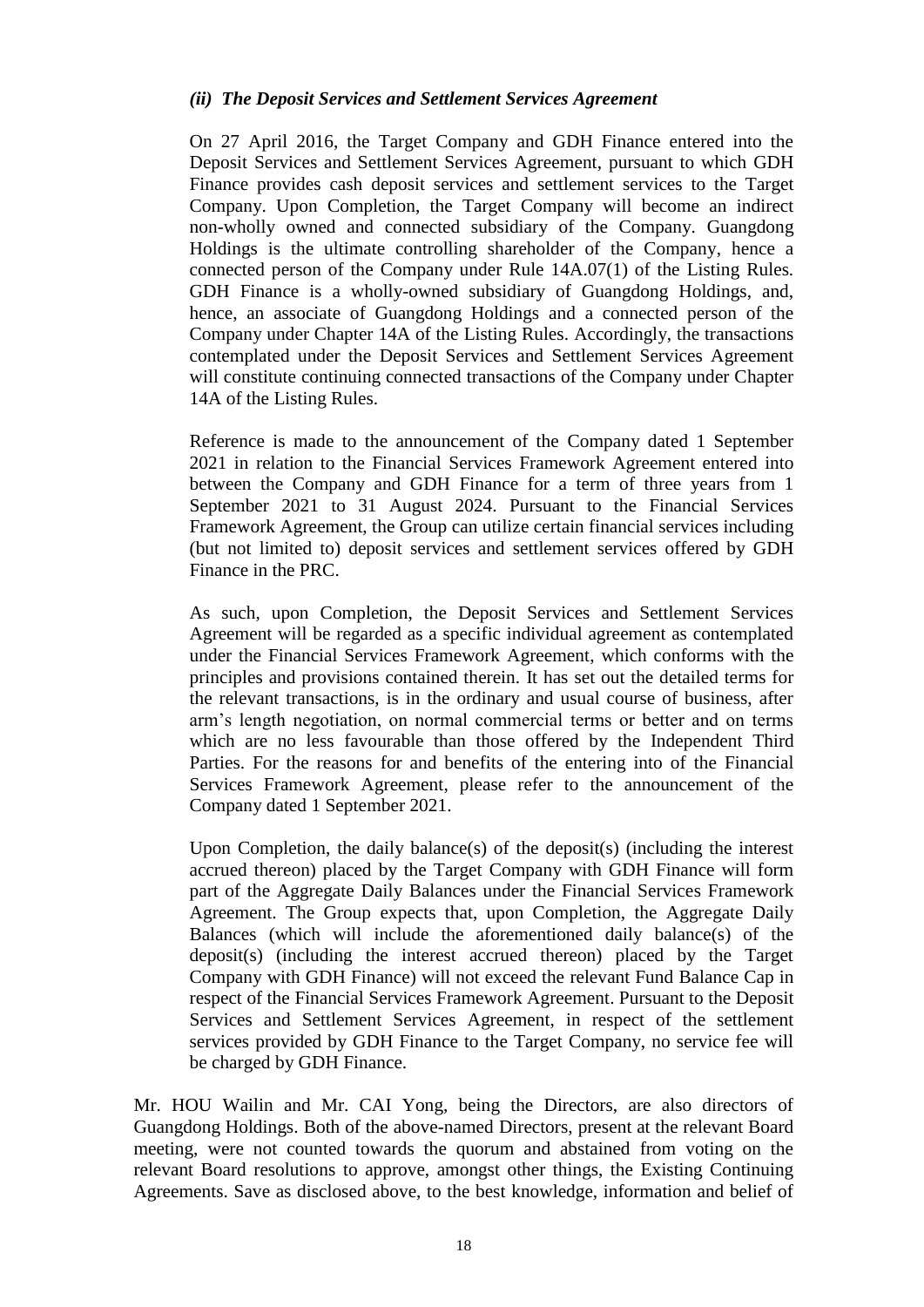the Directors and having made all reasonable enquiries, no other Directors have any material interest in the Existing Continuing Agreements and the transactions contemplated thereunder and was required to abstain from voting on the relevant Board resolutions.

# **D. DEFINITIONS**

In this announcement, the following expressions shall have the following meanings unless the context requires otherwise:

| "Acquisition"                 | the acquisition of the Sale Equity by GD Teem from<br>Guangdong Holdings and Yuehai Yangzhonghui pursuant<br>to the Equity Transfer Agreement;                                                                                                                                            |
|-------------------------------|-------------------------------------------------------------------------------------------------------------------------------------------------------------------------------------------------------------------------------------------------------------------------------------------|
| "Actual Amount"               | has the meaning ascribed to it under the section headed "C.<br>Continuing connected transactions $- C2$ . Other continuing<br>connected transactions $-$ (i) The Guangzhou Comic City<br>Property Management Services Agreement - Service fee<br>and payment terms" in this announcement; |
| "Aggregate Daily<br>Balances" | has the meaning ascribed to it in the announcement of the<br>Company dated 1 September 2021 in relation to the<br>Financial Services Framework Agreement;                                                                                                                                 |
| "Annual Fee"                  | has the meaning ascribed to it under the section headed "C.<br>Continuing connected transactions $-$ C2. Other continuing<br>connected transactions $-$ (i) The Guangzhou Comic City<br>Property Management Services Agreement - Service fee<br>and payment terms" in this announcement;  |
| "associate(s)"                | has the meaning ascribed to it under the Listing Rules;                                                                                                                                                                                                                                   |
| "Board"                       | the board of Directors;                                                                                                                                                                                                                                                                   |
| "Charge"                      | has the meaning ascribed to it under the section headed "B.<br>Financial Assistance in relation to the Loan Provided by<br>Connected Person to the Target Company – B1. The Loan<br>Agreement – Security" in this announcement;                                                           |
| "Company"                     | Guangdong Investment Limited (粤海投資有限公司), a<br>company incorporated in Hong Kong with limited liability<br>and the shares of which are listed on the Main Board of the<br>Stock Exchange;                                                                                                  |
| "Completion"                  | the completion of the Acquisition in accordance with the<br>terms and conditions of the Equity Transfer Agreement;                                                                                                                                                                        |
| "connected person(s)"         | has the meaning ascribed to it under the Listing Rules;                                                                                                                                                                                                                                   |
| "connected subsidiary"        | has the meaning ascribed to it under the Listing Rules;                                                                                                                                                                                                                                   |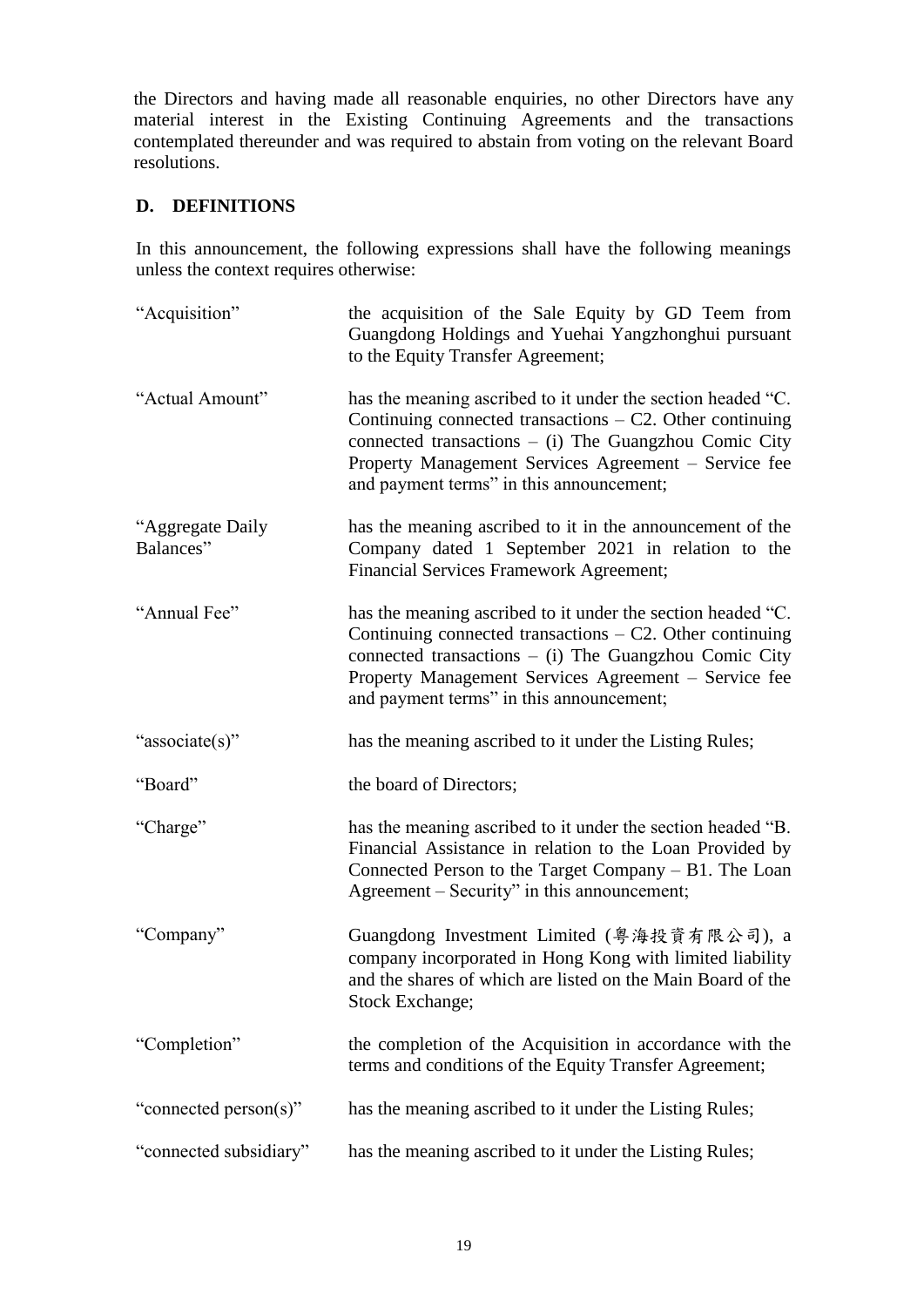| "Consideration"                                                   | has the meaning ascribed to it under the section headed "A.<br>The Acquisition $-$ A1. The Equity Transfer Agreement $-$<br>Consideration and basis of determination" in this<br>announcement;                                                                                               |
|-------------------------------------------------------------------|----------------------------------------------------------------------------------------------------------------------------------------------------------------------------------------------------------------------------------------------------------------------------------------------|
| "controlling"<br>shareholder(s)"                                  | has the meaning ascribed to it under the Listing Rules;                                                                                                                                                                                                                                      |
| "Director(s)"                                                     | the director(s) of the Company;                                                                                                                                                                                                                                                              |
| "Drawdown Date"                                                   | has the meaning ascribed to it under the section headed "B.<br>Financial Assistance in relation to the Loan Provided by<br>Connected Person to the Target Company - B1. The Loan<br>Agreement" in this announcement;                                                                         |
| "Deposit Services and<br><b>Settlement Services</b><br>Agreement" | the agreement dated 27 April 2016 and entered into<br>between the Target Company and GDH Finance in relation<br>the provision of cash deposit services and settlement<br>services by GDH Finance to the Target Company;                                                                      |
| "Equity Transfer<br>Agreement"                                    | the equity transfer agreement dated 31 May 2022 and<br>entered into between GD Teem (as purchaser)<br>and<br>Guangdong Holdings and Yuehai Yangzhonghui (as<br>sellers) in relation to the Acquisition;                                                                                      |
| "Existing Continuing"<br>Agreements"                              | (i) the Information Technology Services Agreement, (ii)<br>the Guangzhou Comic City Property Management Services<br>Agreement and (iii) the Deposit Services and Settlement<br>Services Agreement;                                                                                           |
| "Final Repayment<br>Date"                                         | has the meaning ascribed to it under the section headed "B.<br>Financial Assistance in relation to the Loan Provided by<br>Connected Person to the Target Company – B1. The Loan<br>Agreement – Term of the Loan" in this announcement;                                                      |
| "Financial Services"<br>Framework<br>Agreement"                   | the framework agreement dated 1 September 2021 and<br>entered into between the Company and GDH Finance in<br>relation to the provision of certain financial services by<br>GDH Finance to the Group. For details, please refer to the<br>announcement of the Company dated 1 September 2021; |
| "Fund Balance Cap(s)"                                             | has the meaning ascribed to it in the announcement of the<br>Company dated 1 September 2021 in relation to the<br>Financial Services Framework Agreement;                                                                                                                                    |
| "GD Teem"                                                         | 廣東粤海天河城(集團)股份有限公司(GDH Teem<br>(Holdings) Limited*), a limited liability company<br>established in the PRC and an indirect non-wholly owned<br>subsidiary of the Company;                                                                                                                     |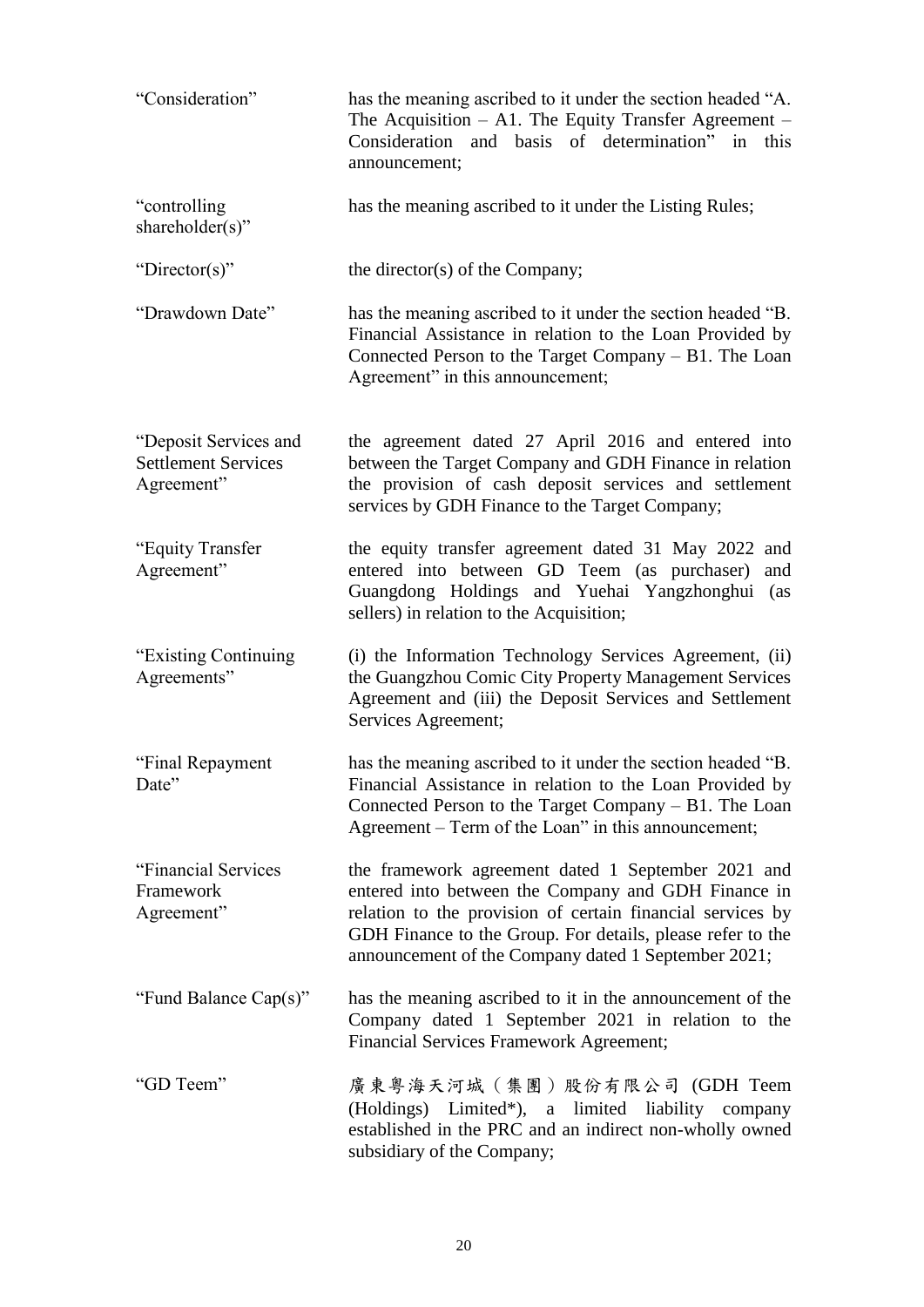| "GD Teem Group"                                                                 | GD Teem and its subsidiaries;                                                                                                                                                                                                                                                                                                                                                                                                                                                                                                                                                                                                                                                                                                                                                               |
|---------------------------------------------------------------------------------|---------------------------------------------------------------------------------------------------------------------------------------------------------------------------------------------------------------------------------------------------------------------------------------------------------------------------------------------------------------------------------------------------------------------------------------------------------------------------------------------------------------------------------------------------------------------------------------------------------------------------------------------------------------------------------------------------------------------------------------------------------------------------------------------|
| "GDI Group IT<br>Services Agreement"                                            | The agreement entered into prior to the date of the<br>announcement and between the Company and the GDH<br>Corporate Services in relation to the provision of<br>information technology services by GDH Corporate<br>Services to the Group;                                                                                                                                                                                                                                                                                                                                                                                                                                                                                                                                                 |
| <b>GDI Group Previous</b><br><b>Property Management</b><br>Services Agreements" | ten (10) existing agreements entered into between the<br>Group and the Guangdong Holdings Group prior to the<br>date of the Property Management Services Framework<br>Agreement in relation to the property management services<br>provided by the Guangdong Holdings Group to the Group,<br>namely,<br>(1) Panyu Property Management Agreement (for details,<br>please refer to the announcement of the Company dated 31<br>May 2019);<br>(2) 18F Teem Tower Property Management Services<br>Agreement;                                                                                                                                                                                                                                                                                    |
|                                                                                 | (3) Teemall Warehouse Property Management Services<br>Agreement;<br>(4) Teemall Shop Property Management Services<br>Agreement (for details of $(2)$ to $(4)$ , please refer to the<br>announcement of the Company dated 1 September 2020);<br>Shenzhen City Preliminary Property Services<br>(5)<br>Agreement;<br>(6) Second Buji Factory Property Services Agreement;<br>(7) Second Shiyan Factory Property Services Agreement;<br>(8) Yuecai City North Tower Sales Centre and Sample<br>Units Display Zone Property Management Agreement;<br>(9) Yiguifu Preliminary Property Services Agreement; and<br>(10) Yuehai Laurel House Preliminary Property Services<br>Agreement (for details of $(5)$ to $(10)$ , please refer to the<br>announcement of the Company dated 26 March 2021); |
| "GDH Finance"                                                                   | 粤海集團財務有限公司(GDH Finance Co., Ltd.*), a<br>company established in the PRC with licence to provide<br>certain financial services to, amongst others, members of<br>the Group, and a wholly-owned subsidiary of Guangdong<br>Holdings;                                                                                                                                                                                                                                                                                                                                                                                                                                                                                                                                                          |
| "GDH Commercial<br>Management"                                                  | 廣東粤海天河城商業管理有限公司(GDH Teem<br>Commercial Management Co., Ltd.*), a<br>company<br>established in the PRC with limited liability and an indirect<br>non-wholly owned subsidiary of Guangdong Holdings;                                                                                                                                                                                                                                                                                                                                                                                                                                                                                                                                                                                          |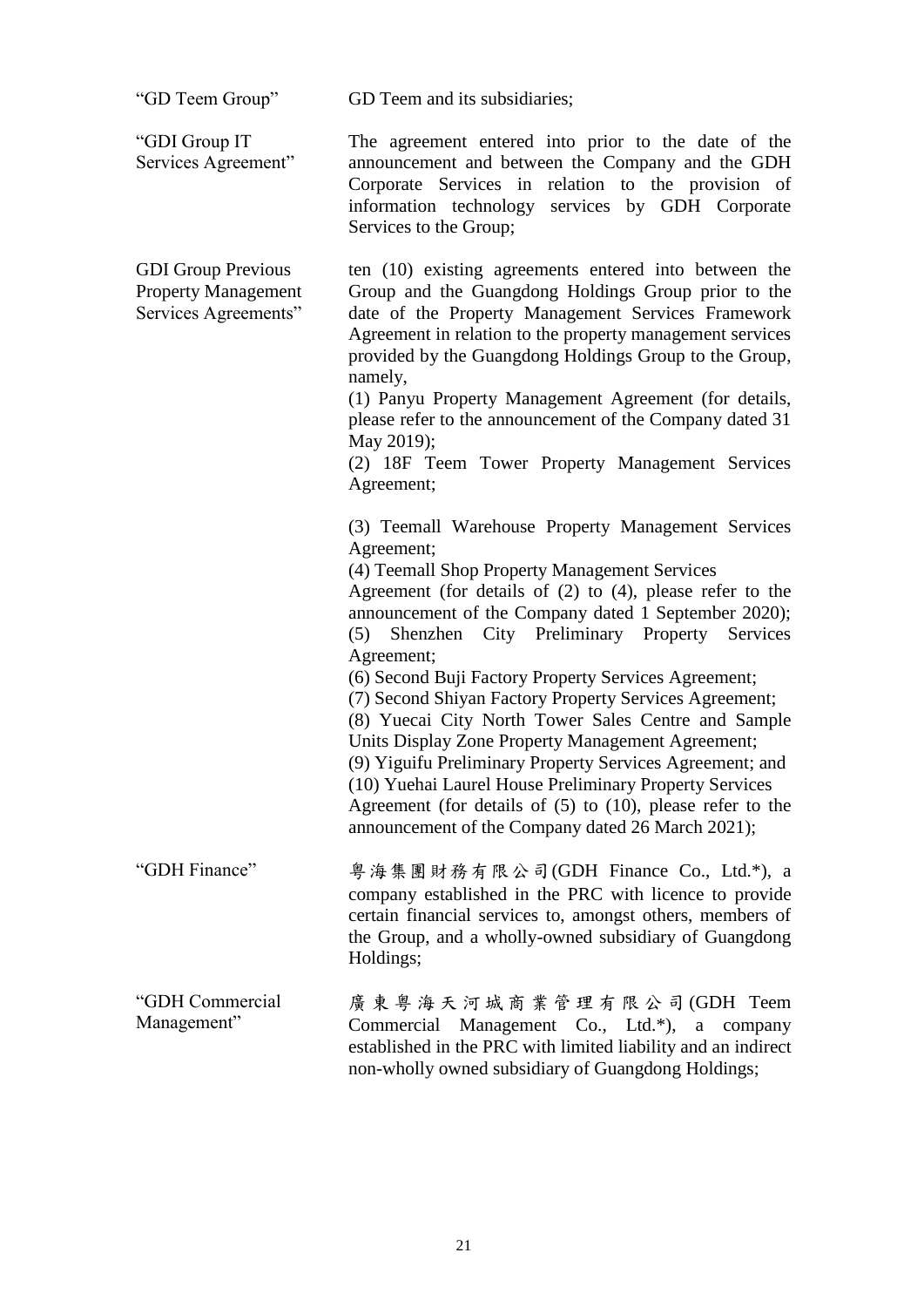| "GDH Corporate<br>Services"                                                          | 廣東粤海集團企業服務有限公司 (GDH Group<br>Corporate Services Co., Ltd.*), a company established in<br>the PRC with limited liability and an direct wholly-owned<br>subsidiary of Guangdong Holdings;                                                                                                                                                 |
|--------------------------------------------------------------------------------------|-----------------------------------------------------------------------------------------------------------------------------------------------------------------------------------------------------------------------------------------------------------------------------------------------------------------------------------------|
| "Group"                                                                              | the Company and its subsidiaries;                                                                                                                                                                                                                                                                                                       |
| "Guangdong<br>Government"                                                            | 中國廣東省人民政府 (the People's Government of<br>Guangdong Province, the PRC);                                                                                                                                                                                                                                                                  |
| "Guangdong Holdings"                                                                 | 廣東粤海控股集團有限公司 (Guangdong Holdings)<br>Limited*), a company established in the PRC and the<br>ultimate controlling shareholder of the Company;                                                                                                                                                                                            |
| "Guangdong Holdings<br>Group"                                                        | Guangdong Holdings and its subsidiaries;                                                                                                                                                                                                                                                                                                |
| "Guangdong Land"                                                                     | Guangdong Land Holdings Limited, a limited liability<br>company incorporated in Bermuda, and the shares of<br>which are listed on the Main Board of the Stock Exchange.<br>It is a non-wholly owned subsidiary of the Company;                                                                                                          |
| "Guangzhou Comic<br>City"                                                            | a shopping mall in Guangzhou City, the PRC held by the<br>Target Company, the details of which are disclosed under<br>the section headed "A. The Acquisition $-$ A2 Information<br>on the Target Company – Guangzhou Comic City" in this<br>announcement;                                                                               |
| "Guangzhou Comic<br><b>City Property</b><br><b>Management Services</b><br>Agreement" | the agreement dated 31 December 2020 (as supplemented<br>by a supplemental agreement dated 31 March 2022)<br>entered into between the Target Company and GDH<br>Commercial Management in relation to the provision of<br>property management services at Guangzhou Comic City<br>by GDH Commercial Management to the Target<br>Company; |
| "HK\$"                                                                               | Hong Kong dollars, the lawful currency of Hong Kong;                                                                                                                                                                                                                                                                                    |
| "Hong Kong"                                                                          | The Hong Kong Special Administrative Region of the<br>PRC;                                                                                                                                                                                                                                                                              |
| "Huaxin"                                                                             | 廣東華信服務集團有限公司 (Guangdong Huaxin<br>Service Group Co., Ltd.*), a company established in the<br>PRC with limited liability;                                                                                                                                                                                                                |
| "Independent Third<br>Party(ies)"                                                    | independent third party(ies) who is/are not connected<br>person(s) of the company and is/are independent of and not<br>connected with the company and Directors, chief<br>shareholders<br>executive, controlling<br>and<br>substantial<br>shareholders of the Company or any of its subsidiaries or<br>their respective associates;     |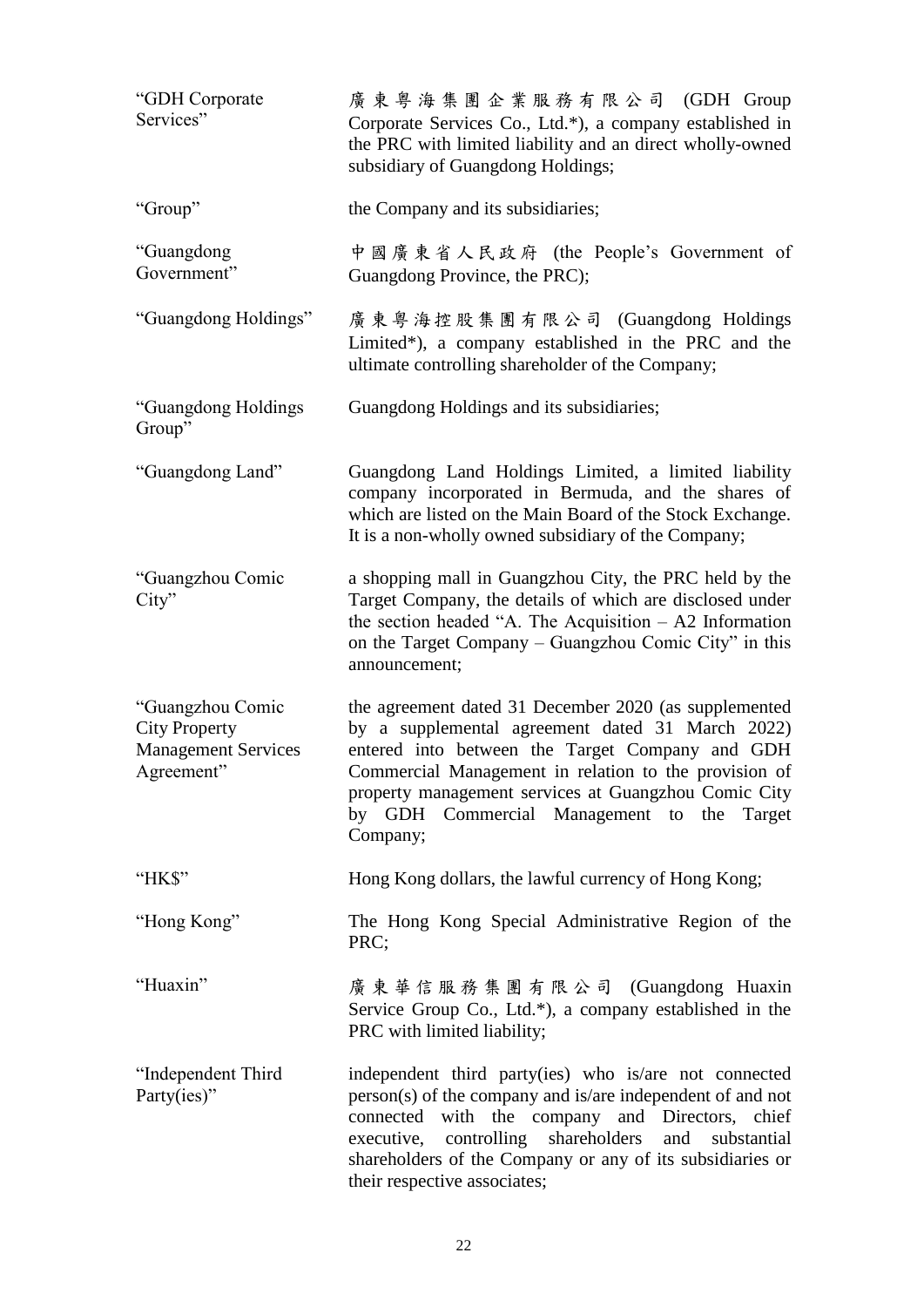| "Information<br><b>Technology Services</b><br>Agreement"         | the agreement dated 21 September 2021 and entered into<br>between the Target Company, Yuehai Yangzhouhui and<br>GDH Corporate Services in relation the provision of<br>information technology services by GDH Corporate<br>Services to, among others, the Target Company;                                                                                                                                                                                  |
|------------------------------------------------------------------|------------------------------------------------------------------------------------------------------------------------------------------------------------------------------------------------------------------------------------------------------------------------------------------------------------------------------------------------------------------------------------------------------------------------------------------------------------|
| "Loan"                                                           | the term loan in the principal amount of RMB320,000,000<br>(equivalent to approximately HK\$379,424,000), provided<br>by GDH Finance to the Target Company in accordance<br>with the terms of the Loan Agreement;                                                                                                                                                                                                                                          |
| "Loan Agreement"                                                 | the loan agreement dated 30 July 2021 entered into<br>between the Target Company and GDH Finance relating to<br>the Loan, details of which are disclosed in the section<br>headed "B. Financial Assistance in relation to the Loan<br>Provided by Connected Person to the Target Company -<br>B1. The Loan Agreement" in this announcement;                                                                                                                |
| "Loss"                                                           | has the meaning ascribed to it under the section headed "A.<br>Acquisition - A1. The Equity Transfer Agreement -<br>Consideration and basis of determination" in this<br>announcement;                                                                                                                                                                                                                                                                     |
| "Listing Rules"                                                  | the Rules Governing the Listing of Securities on the Stock<br>Exchange, as amended from time to time;                                                                                                                                                                                                                                                                                                                                                      |
| "percentage ratio"                                               | has the meaning ascribed to it under the Listing Rules;                                                                                                                                                                                                                                                                                                                                                                                                    |
| "PRC"                                                            | the People's Republic of China;                                                                                                                                                                                                                                                                                                                                                                                                                            |
| "Property Management"<br><b>Services Framework</b><br>Agreement" | the framework agreement dated 10 May 2021 (as<br>supplemented by a supplemental agreement dated 8<br>November 2021) and entered into between the Company<br>and Yuehai Property Management in relation to the<br>provision of property management services by Yuehai<br>Property Management and its subsidiaries to the Group.<br>For details, please refer to the announcements of the<br>Company dated 10 May 2021 and 8 November 2021,<br>respectively; |
| "Profit"                                                         | has the meaning ascribed to it under the section headed "A.<br>Acquisition - A1. The Equity Transfer Agreement -<br>Consideration and basis of determination" in this<br>announcement;                                                                                                                                                                                                                                                                     |
| "RMB"                                                            | Renminbi, the lawful currency of the PRC;                                                                                                                                                                                                                                                                                                                                                                                                                  |
| "Sale Equity"                                                    | 85% of the total equity interest of the Target Company<br>agreed to be purchased by GD Teem and agreed to be sold<br>by the Sellers, pursuant to the terms of the Equity Transfer<br>Agreement;                                                                                                                                                                                                                                                            |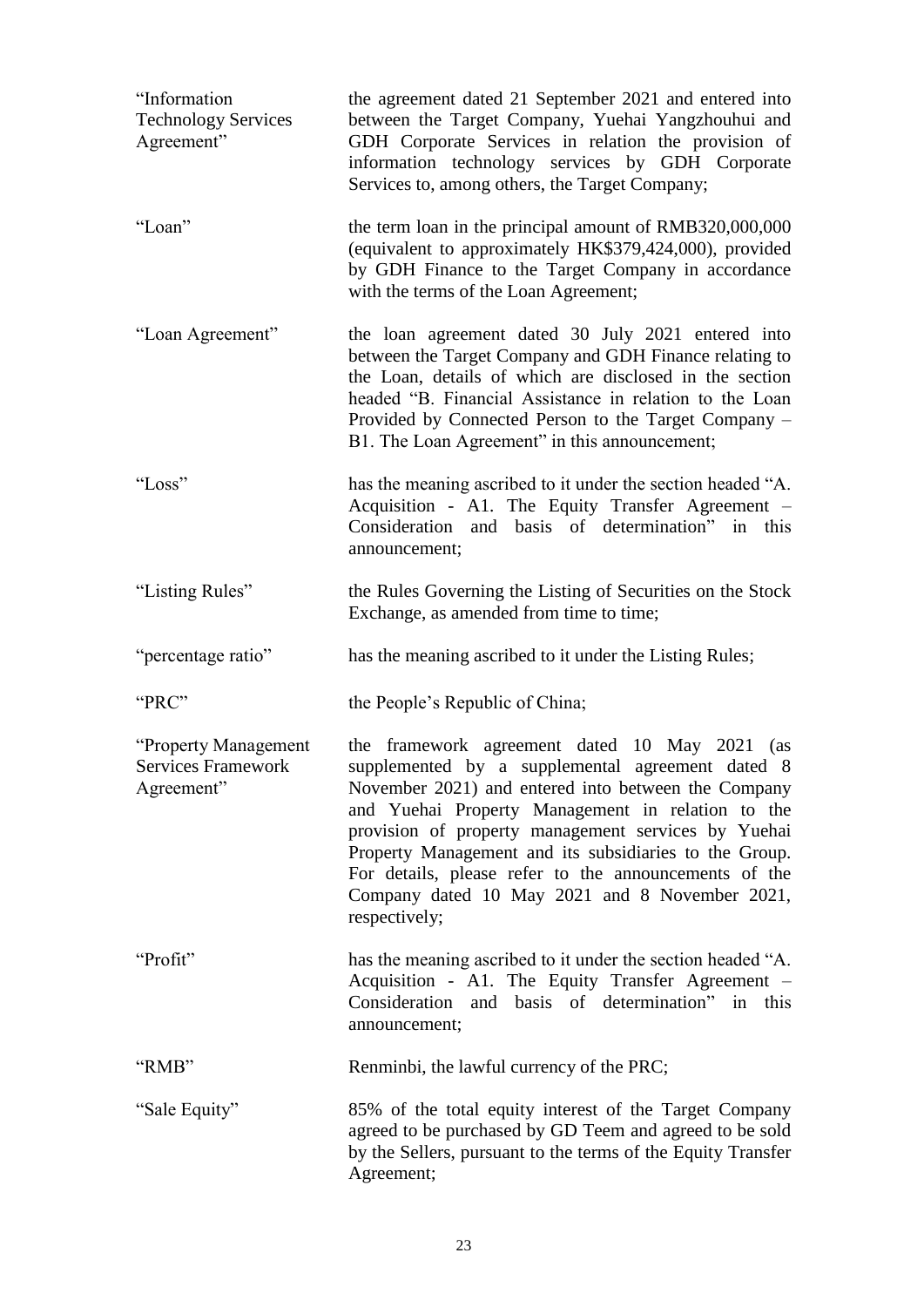| "Sellers"                       | Guangdong Holdings and Yuehai Yangzhonghui;                                                                                                                                                                                                                                                                                                                     |
|---------------------------------|-----------------------------------------------------------------------------------------------------------------------------------------------------------------------------------------------------------------------------------------------------------------------------------------------------------------------------------------------------------------|
| "Share(s)"                      | the share(s) of the Company;                                                                                                                                                                                                                                                                                                                                    |
| "Shareholder(s)"                | the shareholder(s) of the Company;                                                                                                                                                                                                                                                                                                                              |
| "Stock Exchange"                | The Stock Exchange of Hong Kong Limited;                                                                                                                                                                                                                                                                                                                        |
| "subsidiary(ies)"               | has the meaning ascribed to it under the Listing Rules;                                                                                                                                                                                                                                                                                                         |
| "Target Company"                | 廣州粤海動漫星城有限公司 (Guangzhou Comic City<br>Co., Ltd.*) (former known as "廣州天源投資有限公司"<br>(Guangzhou Tianyuan Investment Management Company<br>Limited*)), a company established in the PRC with limited<br>liability, details of which are disclosed in the section<br>headed "A. The Acquisition $-$ A2. Information on the<br>Target Company" in this announcement; |
| "Tenants"                       | has the meaning ascribed to it under the section headed "C.<br>Continuing connected transactions $- C2$ . Other continuing<br>connected transactions $-$ (i) The Guangzhou Comic City<br>Property Management Services Agreement - Service fee<br>and payment terms" in this announcement;                                                                       |
| "Valuation Date"                | has the meaning ascribed to it under the section headed "A.<br>Acquisition - A1. The Equity Transfer Agreement -<br>Consideration and basis of determination" in this<br>announcement;                                                                                                                                                                          |
| "Valuation Report"              | has the meaning ascribed to it under the section headed "A.<br>Acquisition - A1. The Equity Transfer Agreement -<br>Consideration and basis of determination" in this<br>announcement;                                                                                                                                                                          |
| "Yuehai Property<br>Management" | 粤海物業管理有限公司(Yuehai Property Management<br>Company Limited*), a company established in the PRC<br>and a non-wholly owned subsidiary of Guangdong<br>Holdings;                                                                                                                                                                                                     |
| "Yuehai<br>Yangzhonghui"        | 廣州粤海仰忠匯置業有限公司(Guangzhou Yuehai<br>Yangzhonghui Land Co., Ltd.*), a company established in<br>the PRC and a direct wholly-owned subsidiary of<br>Guangdong Holdings; and                                                                                                                                                                                         |
| 4.40                            | per cent.                                                                                                                                                                                                                                                                                                                                                       |
|                                 |                                                                                                                                                                                                                                                                                                                                                                 |

24